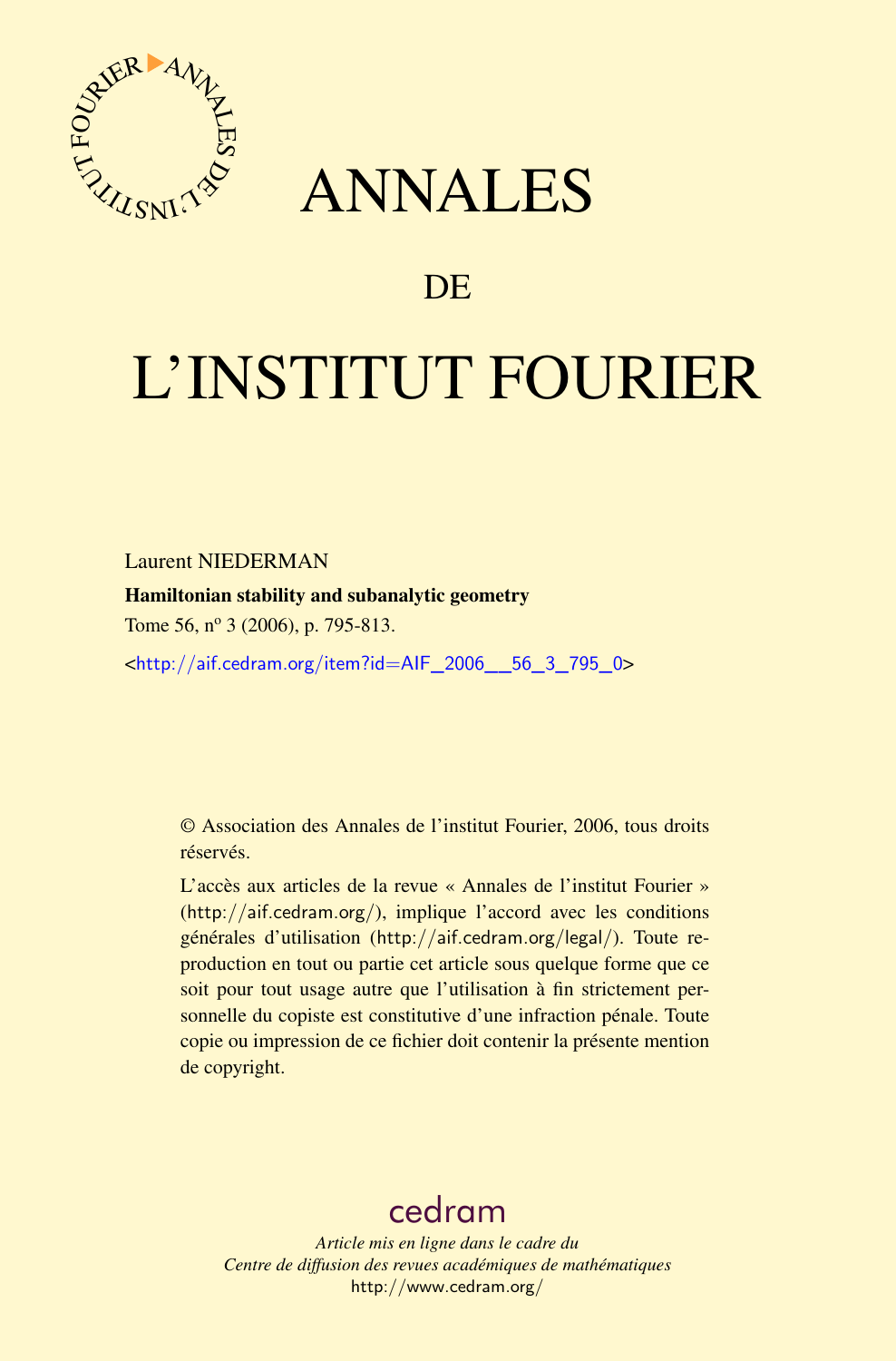Ann. Inst. Fourier, Grenoble **56**, 3 (2006) 795-813

#### HAMILTONIAN STABILITY AND SUBANALYTIC GEOMETRY

#### **by Laurent NIEDERMAN**

ABSTRACT.  $\frac{1}{2}$  In the 70's, Nekhorochev proved that for an analytic nearly integrable Hamiltonian system, the action variables of the unperturbed Hamiltonian remain nearly constant over an exponentially long time with respect to the size of the perturbation, provided that the unperturbed Hamiltonian satisfies some generic transversality condition known as *steepness*. Using theorems of real subanalytic geometry, we derive a geometric criterion for steepness: a numerical function  $h$  which is real analytic around a compact set in  $\mathbb{R}^n$  is steep if and only if its restriction to any affine subspace of  $\mathbb{R}^n$  admits only isolated critical points. We also state a necessary condition for exponential stability, which is close to steepness.

Finally, we give methods to compute lower bounds for the steepness indices of an arbitrary steep function.

Résumé. — La notion de raideur a été introduite pour étudier la stabilité effective des systèmes Hamiltoniens quasi-intégrables. À l'aide de théorèmes de géométrie sous-analytique, on donne une condition géométrique simple qui est équivalente à la raideur pour une fonction réelle analytique.

#### **1. Introduction**

#### **1.1. Set-up**

One of the main problem in Hamiltonian dynamic is the stability of motions in nearly-integrable systems (for example: the *n*-body planetary problem). The main tool of investigation is the construction of normal forms (see Giorgilli [\[7\]](#page-18-0) for an introduction and a survey about these topics).

This yields two kinds of theorems:

*Keywords:* Hamiltonian systems, stability, subanalytic geometry, curve selection lemma, Lojasiewicz's inequalities.

*Math. classification:* 14P15, 32B20, 32S05, 37J40, 70H08, 70H09, 70H14.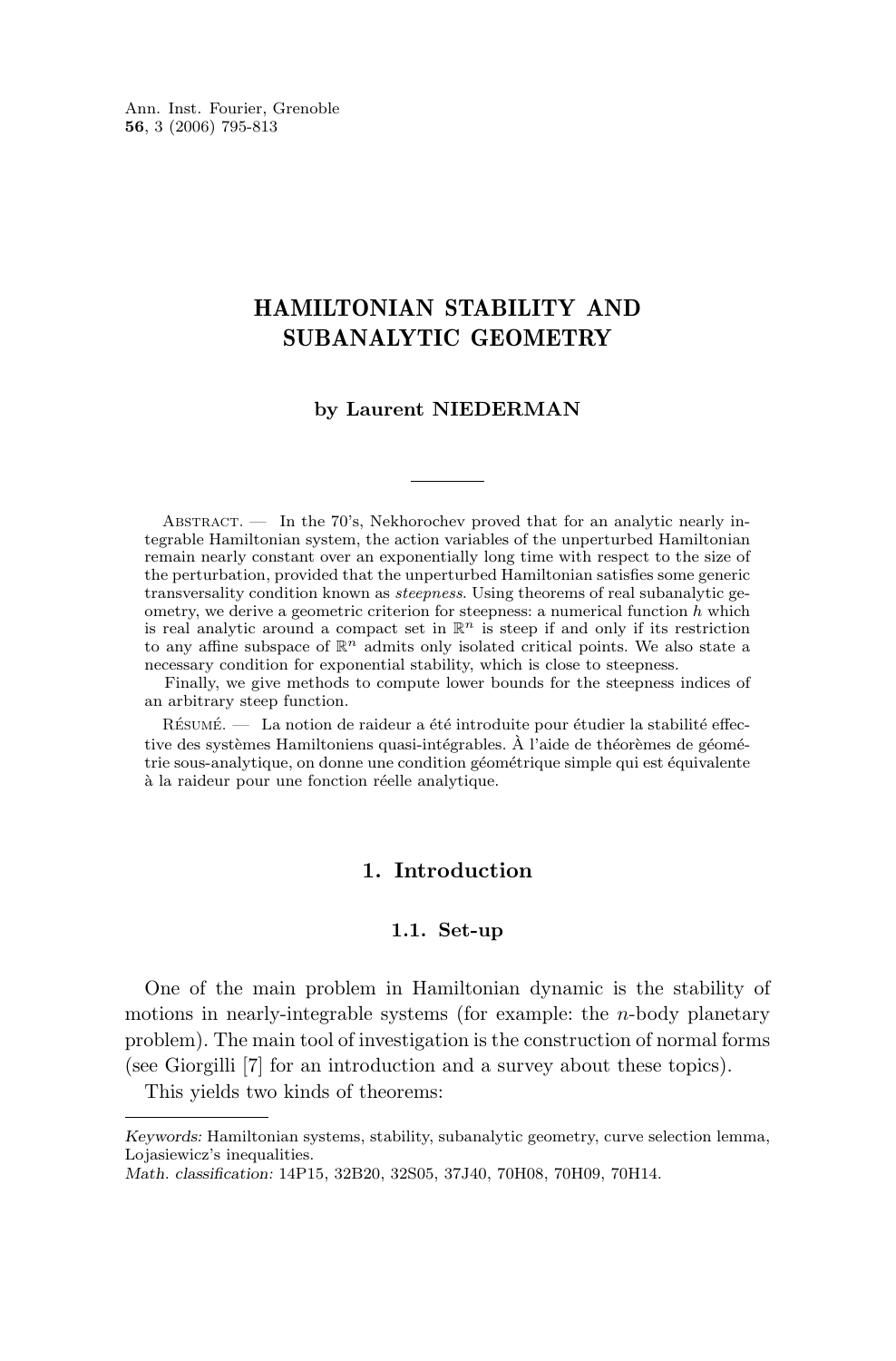<span id="page-2-0"></span>(i) Results of stability over infinite times provided by KAM theory which are valid for solutions with initial conditions in a Cantor set of large measure but no information is given on the other trajectories.

(ii) On the other hand, global results of stability over open sets which are valid only over exponentially long times with respect to the size of the perturbation.

Here, we focus our attention on the integrable Hamiltonians which satisfy the following property:

DEFINITION 1.1 (exponential stability). — *Consider an open set*  $P \subset \mathbb{R}^n$ , *an analytic integrable Hamiltonian*  $h : \mathcal{P} \to \mathbb{R}$  *and action-angle variables*  $(I, \varphi) \in \mathcal{P} \times \mathbb{T}^n$  with  $\mathbb{T} = \mathbb{R}/\mathbb{Z}$ .

*For an arbitrary*  $\rho > 0$ *, let*  $\mathcal{O}_{\rho}$  *be the space of analytic functions over a complex neighborhood*  $P_{\rho} \subset \mathbb{C}^{2n}$  *of size*  $\rho$  *around*  $P \times \mathbb{T}^{n}$  *equipped with the supremum norm*  $\Vert . \Vert_{\rho}$  *over*  $\mathcal{P}_{\rho}$ *.* 

*We say that the Hamiltonian* h *is* exponentially stable *if there exists an open set*  $\widetilde{\mathcal{P}} \subset \mathcal{P}$  *and positive constants*  $\rho$ ,  $C_1$ ,  $C_2$ ,  $a$ ,  $b$  *and*  $\varepsilon_0$  *which depend only on*  $h$  *and*  $\widetilde{P}$  *such that:* 

(i)  $h \in \mathcal{O}_\rho$ ;

(ii) *for any function*  $\mathcal{H} \in \mathcal{O}_\rho$  *such that*  $\|\mathcal{H} - h\|_\rho = \varepsilon < \varepsilon_0$ *, an arbitrary solution*  $(I(t), \varphi(t))$  *of the Hamiltonian system associated to* H *with an initial action*  $I(t_0) \in \mathcal{P}$  *is defined over a time*  $\exp(C_2/\varepsilon^a)$  *and satisfies:* 

 $||I(t) - I(t_0)|| \leq C_1 \varepsilon^b$  for  $|t - t_0| \leq \exp(C_2/\varepsilon^a);$ 

a *and* b *are called* stability exponents*.*

*Remark 1.2. —* Along the same lines, the previous definition can be extended to an integrable Hamiltonian in the Gevrey class.

In the seventies, Nekhorochev [\[18\]](#page-18-0), [\[19\]](#page-18-0) introduced the class of steep functions in order to get a sufficient condition for exponential stability.

DEFINITION 1.3 (steepness). — *Consider an open set*  $P$  *in*  $\mathbb{R}^n$ *.* A real *analytic function*  $h : \mathcal{P} \to \mathbb{R}$  *is said to be steep at a point*  $I \in \mathcal{P}$  *along an affine subspace*  $\Lambda$  *which contains*  $I$  *if there are constants*  $C > 0$ ,  $\delta > 0$ *and*  $p > 0$  *such that along any continuous curve*  $\gamma$  *in*  $\Lambda$  *connecting* I *and a point at a distance*  $d < \delta$ , the norm of the projection of the gradient  $\nabla h(x)$ *onto the direction of*  $\Lambda$  *is greater than*  $Cd^p$  *at some point*  $\gamma(t_*)$ *;*  $(C, \delta)$  *and* p *are respectively called the* steepness coefficients *and the* steepness index*.*

*Under the previous assumptions, the function* h *is said to be* steep at the point  $I \in \mathcal{P}$  if I is not a critical point for h and if, for every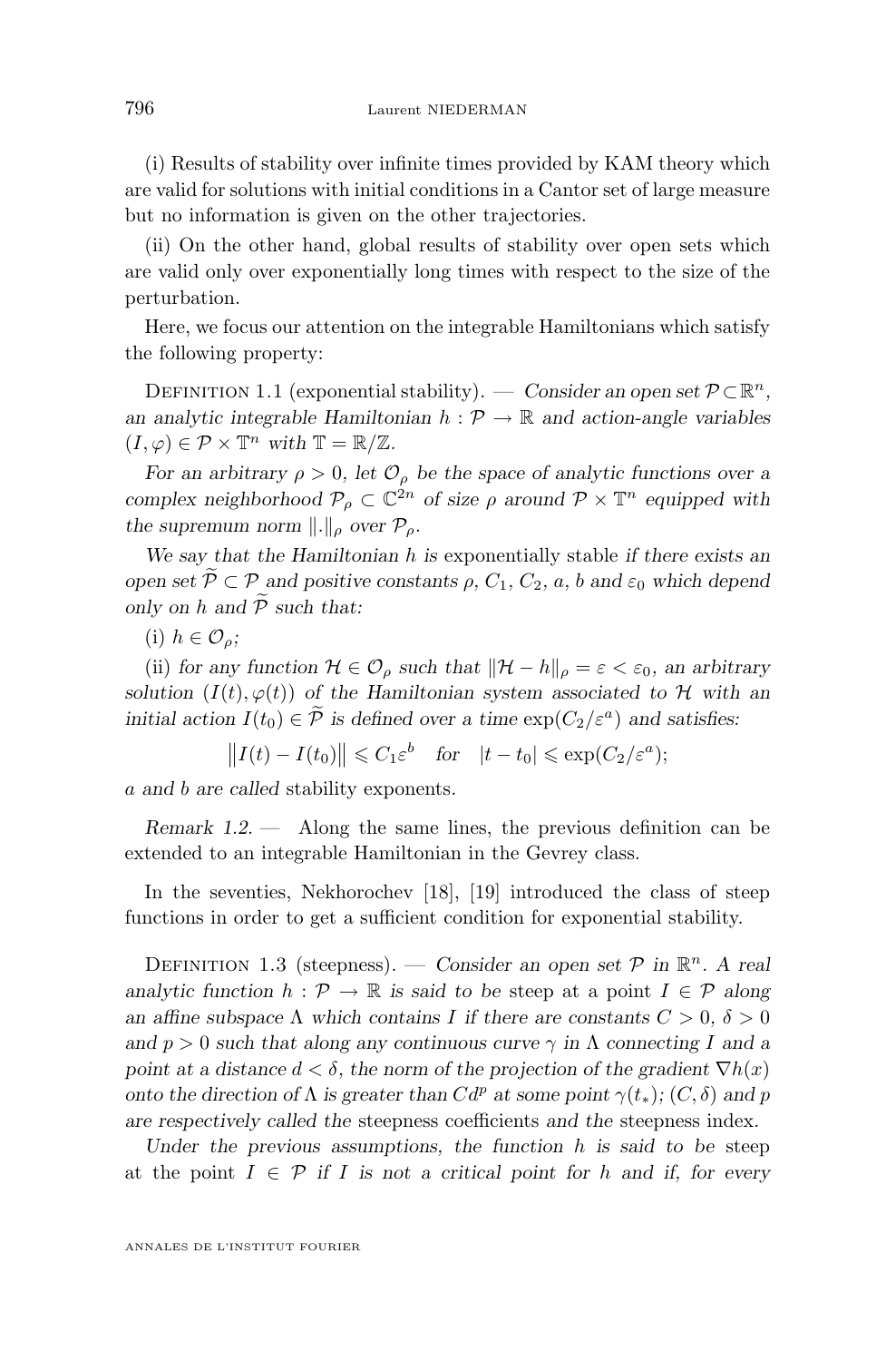$k \in \{1, \ldots, n-1\}$ , there exists positive constants  $C_k$ ,  $\delta_k$  and  $p_k$  such that h *is steep at* I *along any affine subspace of dimension* k *containing* I *uniformly with respect to the coefficients*  $(C_k, \delta_k)$  *and the index*  $p_k$ *.* 

*Finally, a real analytic function* h is steep over a domain  $\Sigma \subset \mathcal{P} \subseteq \mathbb{R}^n$ with the steepness coefficients  $(C_1, \ldots, C_{n-1}, \delta_1, \ldots, \delta_{n-1})$  and the steepness indices  $(p_1, \ldots, p_{n-1})$  *if there are no critical points for* h *in*  $\Sigma$  *and* h *is steep at any point*  $I \in \Sigma$  *uniformly with respect to these coefficients and indices.*

For instance, convex functions are steep with all the steepness indices equal to *one*. On the other hand,

$$
h(x, y) = x^2 - y^2
$$

is a typical non steep function but by adding a third order term (e.g.  $y^3$ ) we recover steepness. Moreover, this definition is minimal since a function can be steep along all subspaces of dimension lower than or equal to  $k < n - 1$ and not steep for a subspace of dimension  $\ell$  greater than k (consider the function  $h(x, y, z) = (x^2 - y)^2 + z$  at  $(0, 0, 0)$  along all the lines and along the plane  $z = 0$ ).

Actually, these definitions look slightly less restrictive than the initial one given by Nekhorochev. But they retain the key property needed to derive estimates of stability. We will actually prove in Section [3](#page-11-0) that they are equivalent to the original one.

In this setting, Nekhorochev proved the following:

THEOREM 1.4 (see [\[19\]](#page-18-0), [\[20\]](#page-18-0)). — If h is real analytic, non-degenerate  $(|\nabla^2 h(I)| \neq 0$  for any  $I \in \mathcal{P}$ ) and steep then h is exponentially stable.

If  $h$  is quasi-convex, Lochak-Neishtadt [\[14\]](#page-18-0), [\[15\]](#page-18-0) and Pöschel [\[25\]](#page-19-0) have improved the previous estimates with the exponents  $a = b = (2n)^{-1}$ . This result has been generalized to the steep case by Niederman [\[22\]](#page-19-0) with the values  $a = b = (2np_1 \cdots p_{n-1})^{-1} (= 1/2n \text{ if } h \text{ is convex}).$ 

Recently, Marco and Sauzin [\[17\]](#page-18-0), following an idea of Herman showed that if h is quasi-convex and the total Hamiltonian  $\mathcal H$  is Gevrey of order  $\alpha$ (i.e. H is infinitely differentiable and  $|\partial^k \mathcal{H}| \leq C^k(k!)^{\alpha}$ ) then the previous estimates are valid with  $a = b = (2n\alpha)^{-1}$ . Indeed these exponential bounds come from the Gevrey character of the normalizing transformations involved in the proof. Moreover, in the same setting (h quasi-convex and H Gevrey of order  $\alpha > 1$ , i.e. H *non analytic*), Marco and Sauzin [\[17\]](#page-18-0) build examples of nearly integrable systems where an important instability of the actionvariables occurs for arbitrary small perturbations over times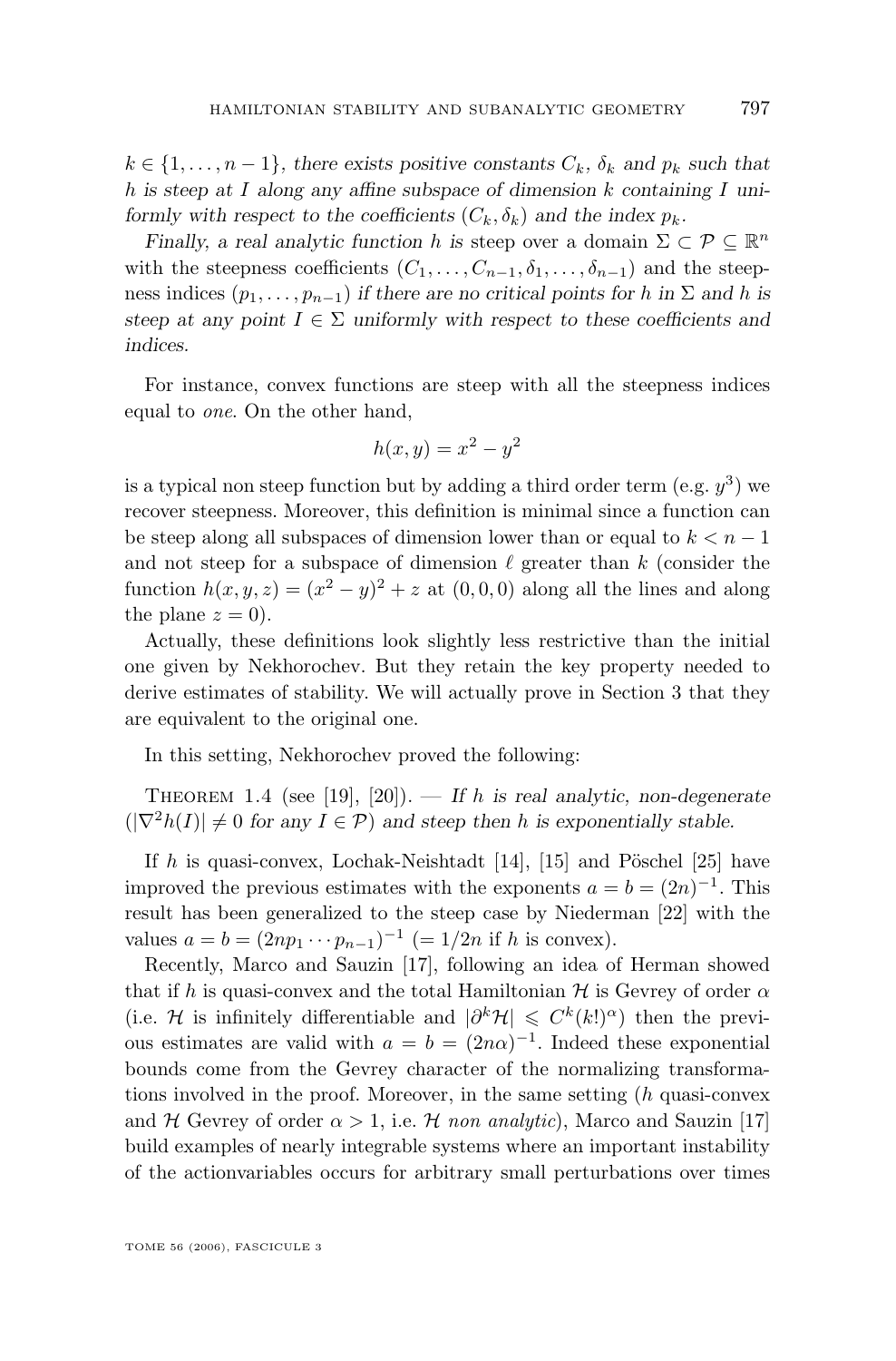<span id="page-4-0"></span>of order  $\exp(1/\varepsilon^{a_*})$  with  $a_* = (2(n-2)\alpha)^{-1}$ . Hence, the times of stability in these estimates are nearly optimal (they are actually optimal in the neighborhood of resonances, see [\[17\]](#page-18-0)) and the Gevrey character of the perturbation is a close to minimal *regularity* condition for exponential stability.

#### **1.2. Statements of the results**

Here, we study a minimal *non-degeneracy* condition on the unperturbed Hamiltonian needed to derive exponential stability results and give a *geometric* criterion equivalent to steepness.

Firstly, the absence of critical points and the nondegeneracy condition on the unperturbed Hamiltonian are not necessary to ensure exponential stability results (see [\[23\]](#page-19-0)). The presence of critical points is overcomed along the lines of Nekhorochev's reasonings (see [\[19,](#page-18-0) Section 1.9]) by assuming that our integrable Hamiltonian is steep not only along the proper affine subspaces but also on the whole space  $\mathbb{R}^n$  with the coefficients  $(C_n, \delta_n)$ and the index  $p_n$ , the stability exponents are modified accordingly with  $a = (1 + 2np_1 \cdots p_{n-1})^{-1}$  and  $b = a/p_n$ . Following Nekhorochev's terminology, we will say that a function steep along any affine subspaces including R <sup>n</sup> is *symmetrically steep* (or *S-steep*).

Using tools of real subanalytic geometry (see [\[3\]](#page-18-0), [\[4\]](#page-18-0), [\[16\]](#page-18-0)): the curve selection lemma and the Lojasiewicz's inequalities for continuous subanalytic functions, we prove the following:

Theorem 1.5. — *Let* h *be a numerical function which is real analytic on the open set*  $P \subset \mathbb{R}^n$ . Then *h* is *S*-steep (*resp. steep*) *on any compact set*  $\Sigma \subset \mathcal{P}$  *if and only if its restriction*  $h|_{\Lambda}$  *to any affine subspace*  $\Lambda \subseteq \mathbb{R}^n$  *admits only isolated critical points* (*resp. if* f has no critical points,  $\nabla h(x) \neq 0$  for *all*  $x \in \mathcal{P}$ , and if its restriction  $h|_{\Lambda}$  to any proper affine subspace  $\Lambda \subset \mathbb{R}^n$ *admits only isolated critical points*)*.*

Actually, a similar geometric criterion which ensures steepness has already been obtained by Ilyashenko [\[13\]](#page-18-0). He showed that a complex-valued holomorphic function on a domain of  $\mathbb{C}^n$  whose restriction to any (complex) affine subspace admits only  $\mathbb C$ -isolated critical points is steep on  $\mathbb C^n$  (with a generalization of our Definition [1.3](#page-2-0) in the complex field). Hence, Ilyashenko considers a stronger property than steepness in the real case, moreover our estimates on the steepness indices are sharper (see Section [5\)](#page-14-0).

We also prove the following necessary condition for exponential stability: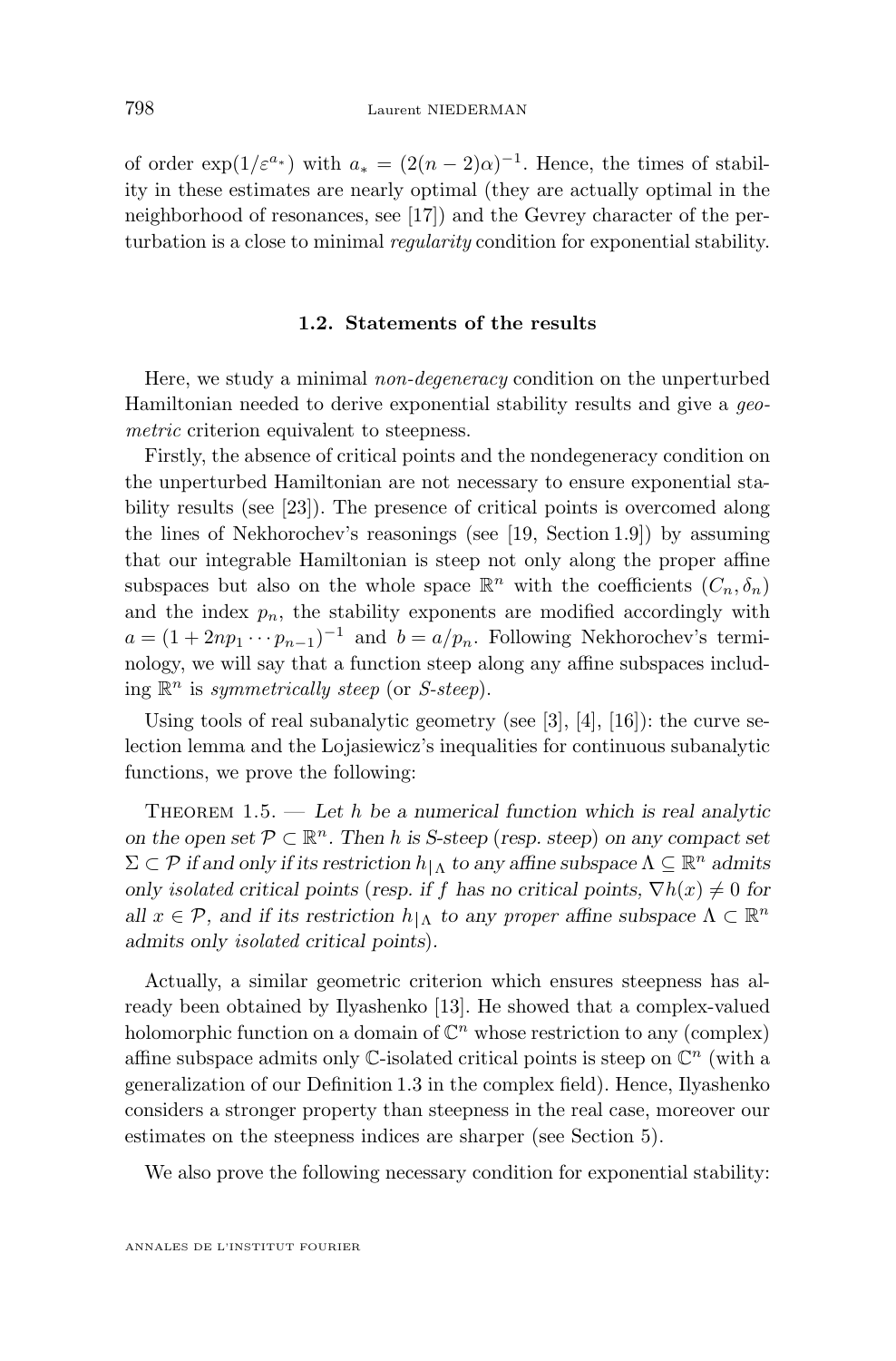Theorem 1.6. — *Consider an integrable Hamiltonian* h *which is real analytic on the open ball*  $P \subset \mathbb{R}^n$  (*here it is the action space*)*. If* h *is exponentially stable then its restriction to any proper affine subspace whose direction is generated by vectors with integer components admits only isolated critical points.*

This last statement is proved thanks to a result of Nekhorochev [\[20\]](#page-18-0) about sufficient conditions on an integrable Hamiltonian which ensure the existence of arbitrary small perturbations giving rise to solutions with a drift of the action variables over linear times with respect to the size of the perturbation ("systems with fast drift"). The same problem has been studied in the realm of KAM theory by Michael Herman [\[11\]](#page-18-0) who exhibited nearly integrable Hamiltonian systems with a dense Cantor set of invariant tori together with orbits which drift away to infinity.

We see that a gap subsists between the sufficient geometric condition for exponential stability given in Theorem [1.5](#page-4-0) and the necessary condition derived in Theorem [1.6.](#page-4-0)

Actually, steepness is only a sufficient condition for exponential stability but the converse is not true. On one hand,

$$
h(I_1, I_2) = I_1^2 - I_2^2
$$

is not steep and the perturbed Hamiltonian

$$
\mathcal{H}(I_1, I_2, \varphi_1, \varphi_2) = h(I_1, I_2) + \varepsilon f(\varphi_1, \varphi_2)
$$

with  $f(\varphi_1, \varphi_2) = \sin(\varphi_1 + \varphi_2)$  admits the special solution

$$
I(t) = (\varepsilon t, \varepsilon t), \quad \varphi(t) = (-\varepsilon t^2, \varepsilon t^2)
$$

hence  $||I(t) - I(0)||$  = √  $2 \varepsilon t$  and we have a drift over polynomial times (even linear times). On the other hand, Guzzo [\[8\]](#page-18-0) have proved that for a Diophantine number  $\delta$ , the integrable Hamiltonian

$$
h(I_1, I_2) = I_1^2 - (\delta I_2)^2
$$

is not steep but is exponentially stable (its isotropic directions are the lines directed by  $(1, \pm \delta)$  and not generated by integer vectors). More generally, the Hamiltonian

$$
h(I_1, I_2) = I_1^2 - \kappa I_2^2
$$

for  $\kappa > 0$  is not steep but it is difficult to determine if it is exponentially stable (for instance when  $\kappa$  is the square of a Liouville number). This problem of stability under a relaxed assumption of steepness have been accurately studied in a recent paper ([\[23\]](#page-19-0)).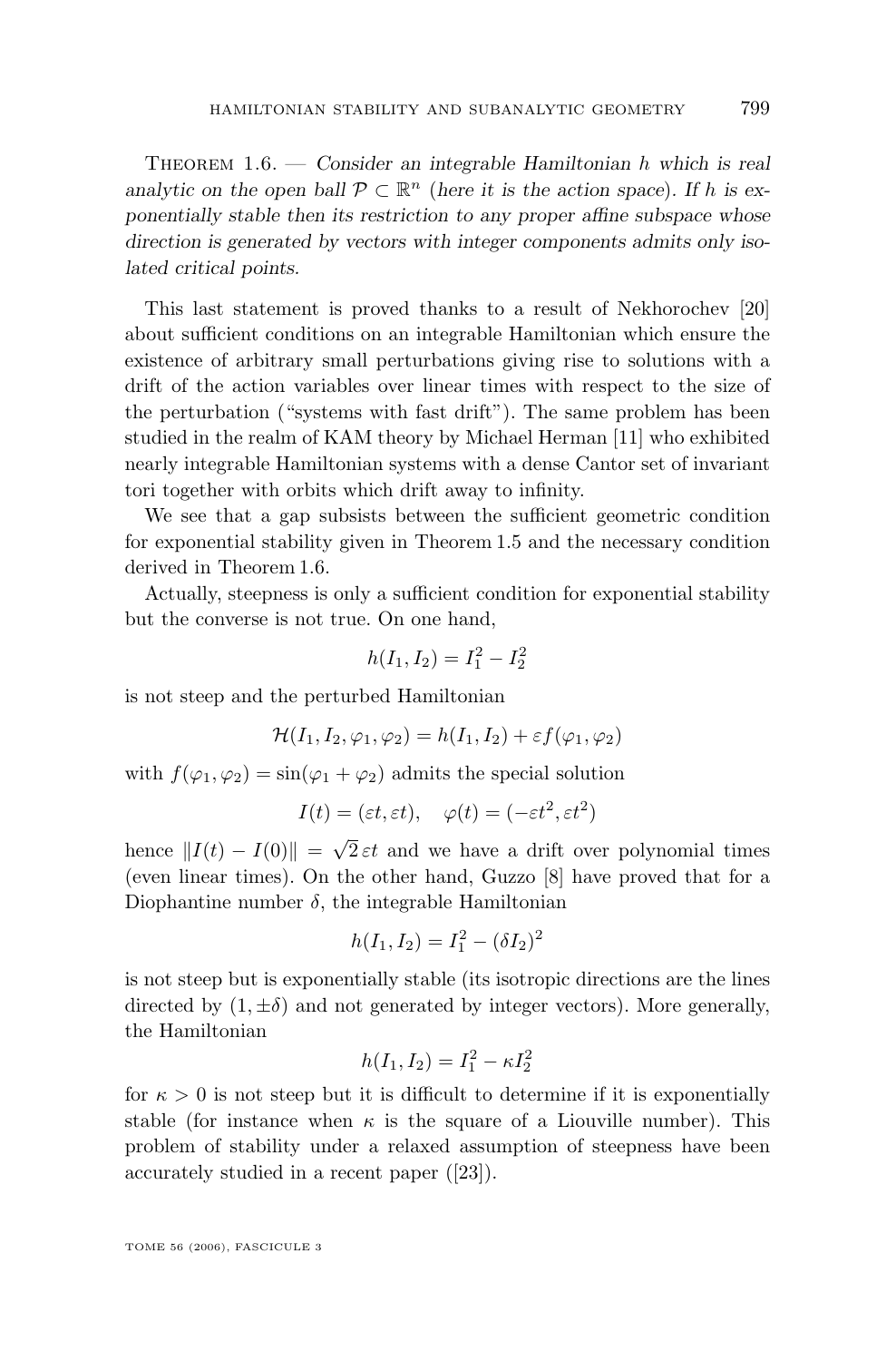In the context of KAM theory, the usual non-degeneracy condition is the invertibility of the gradient map associated to the unperturbed Hamiltonian. But the minimal condition needed for the existence of invariant tori in the perturbed system is the Rüssmann condition (see [\[5\]](#page-18-0) or [\[26\]](#page-19-0)): the image of the gradient map should not be included in a hyperplane. This last property is much easier to check for an arbitrary integrable Hamiltonian. Especially in the  $n$ -body problem, the unperturbed system given by uncoupled Kepler problems is strongly degenerate and Herman showed that the use of Rüssman's condition is crucial to prove the existence of quasiperiodic planetary motions. A complete proof of this latter result has been given recently by Féjoz [\[6\]](#page-18-0). Over exponentially long times, our condition should be useful to prove stability results in the secular planetary problem (see also [\[21\]](#page-19-0)). In the same way, Benettin, Fasso, Guzzo [\[2\]](#page-18-0) and Guzzo, Morbidelli [\[9\]](#page-18-0) have also studied stability properties of problems in celestial mechanics by reducing them to a perturbed steep, non-convex, integrable Hamiltonian system.

#### **2. Subanalytic geometry and subanalytic functions**

#### **2.1. Essential results of subanalytic geometry**

In order to get a self-consistent paper, we introduce the theorems which will be used in our proof. The definitions come from [\[3\]](#page-18-0):

Definition 2.1. — *Let* M *be a real analytic manifold. If* U*is an open set in*  $M$ , let  $\mathcal{O}(U)$  denote the ring of real analytic functions on U. A subset  $X \subset M$  *is semianalytic* if each  $a \in M$  has a neighborhood U such that

$$
X \cap U = \bigcup_{i=1}^{p} \bigcap_{j=1}^{q} X_{ij}
$$

where each  $X_{ij}$  *is either a set defined as*  $\{f_{ij} = 0\}$  *or*  $\{f_{ij} > 0\}$  *for some*  $f_{ij} \in \mathcal{O}(U)$  (we say that X is described by  $\{f_{ij}\}\$ ).

DEFINITION 2.2.  $- A$  *subset* X of a real analytic manifold M is *subanalytic* if each point of M admits a neighborhood U such that  $X \cap U$  is *a projection of a relatively compact semianalytic set* A (*i.e., there is a real* analytic manifold N and a relatively compact semianalytic set  $A \subset M \times N$ *such that*  $X \cap U = \Pi(A)$  *with the canonical projection*  $\Pi$  *from*  $M \times N$ *to* N)*.*

ANNALES DE L'INSTITUT FOURIER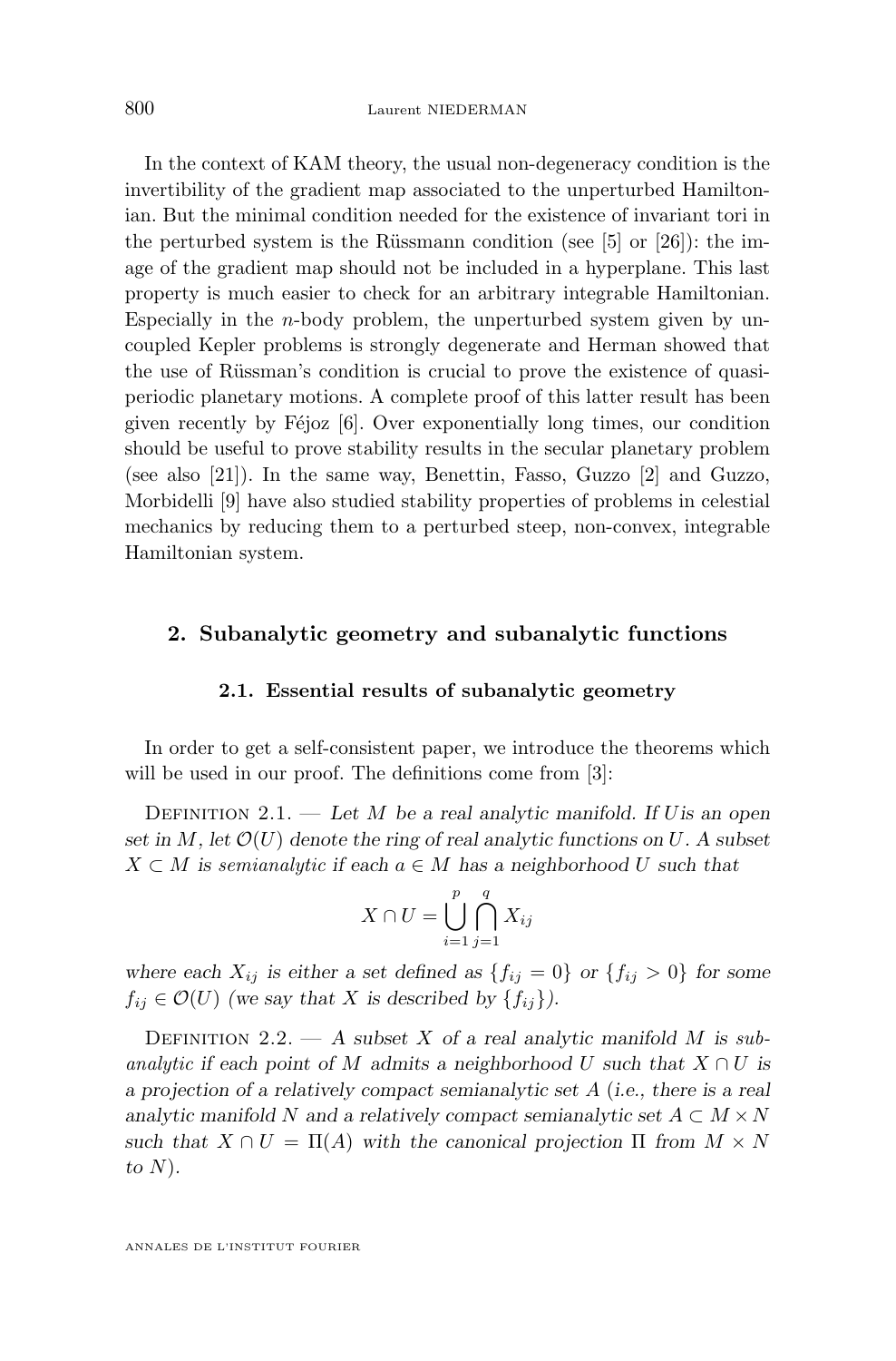<span id="page-7-0"></span>DEFINITION 2.3. — Let  $X \subset M$  and let N be a real analytic manifold. *A* mapping  $f: X \to N$  is subanalytic *if its graph is subanalytic in*  $M \times N$ 

THEOREM 2.4. — (i) The intersection or the union of a finite collection *of subanalytic sets is subanalytic.*

(ii) *The closure of a subanalytic set remains subanalytic.*

(iii) *The complement of a subanalytic set is subanalytic.*

(iv) *The image of a relatively compact subanalytic set by a subanalytic mapping remains subanalytic.*

(v) *For a numerical function* f *continuous subanalytic over a real analytic manifold* M, the set  $X = \{x \in M \mid f(x) > 0\}$  *is a subanalytic set* (*indeed,* X *is the projection of the intersection of the graph of* f *with*  $\{(x, y) \in M \times \mathbb{R} \mid y > 0\}).$ 

Two examples of subanalytic functions (see [\[3,](#page-18-0) p. 19]):

a) Let X be a subanalytic set of  $\mathbb{R}^n$ , the distance function

$$
\delta_X(x) = \text{Min}_{x' \in \overline{X}} \big( \|x - x'\|\big)
$$

is continuous subanalytic (while  $\delta_X$  is not analytic even if X is analytic). For instance, the norm is subanalytic.

b) Let M and N be real analytic manifolds and X (resp.  $K$ ) be subanalytic subsets of M (resp. N), where K is compact. If  $f: X \times K \to \mathbb{R}$  is a continuous subanalytic function, then

$$
m(x) = \text{Min}_{u \in K}(f(x, u))
$$
 and  $\mathcal{M}(x) = \text{Max}_{u \in K}(f(x, u))$ 

are continuous subanalytic.

The continuity of  $m$  and  $M$  are proved by abstract nonsense. Moreover, the set

$$
\mathcal{A} = \{(x, u, v) \in M \times K \times K \text{ such that } f(x, u) > f(x, v)\}\
$$

is subanalytic since  $\mathcal{A} = \{(x, u, v) \in M \times K \times K \text{ such that } g(x, u, v) > 0\}$ with the continuous subanalytic function  $g(x, u, v) = f(x, u) - f(x, v)$ . Let  $\Pi$  be the projection  $\Pi$  :  $M \times K \times K$  →  $M \times K$  defined by  $\Pi(x, u, v) = (x, u)$ , then the set  $\Pi(\mathcal{A})$  is subanalytic and also its complement  $\mathcal{B} = M \times K \setminus \Pi(\mathcal{A})$ . Finally,  $(x, u) \in \mathcal{B}$  implies that  $f(x, u) = m(x)$  and the graph of m is subanalytic as the image of B by the mapping  $F(x, u) = (x, f(x, u))$  which admits subanalytic components.

In the same way, M is a continuous subanalytic function over  $M$ .  $\Box$ 

The first key ingredient for our proofs is the following: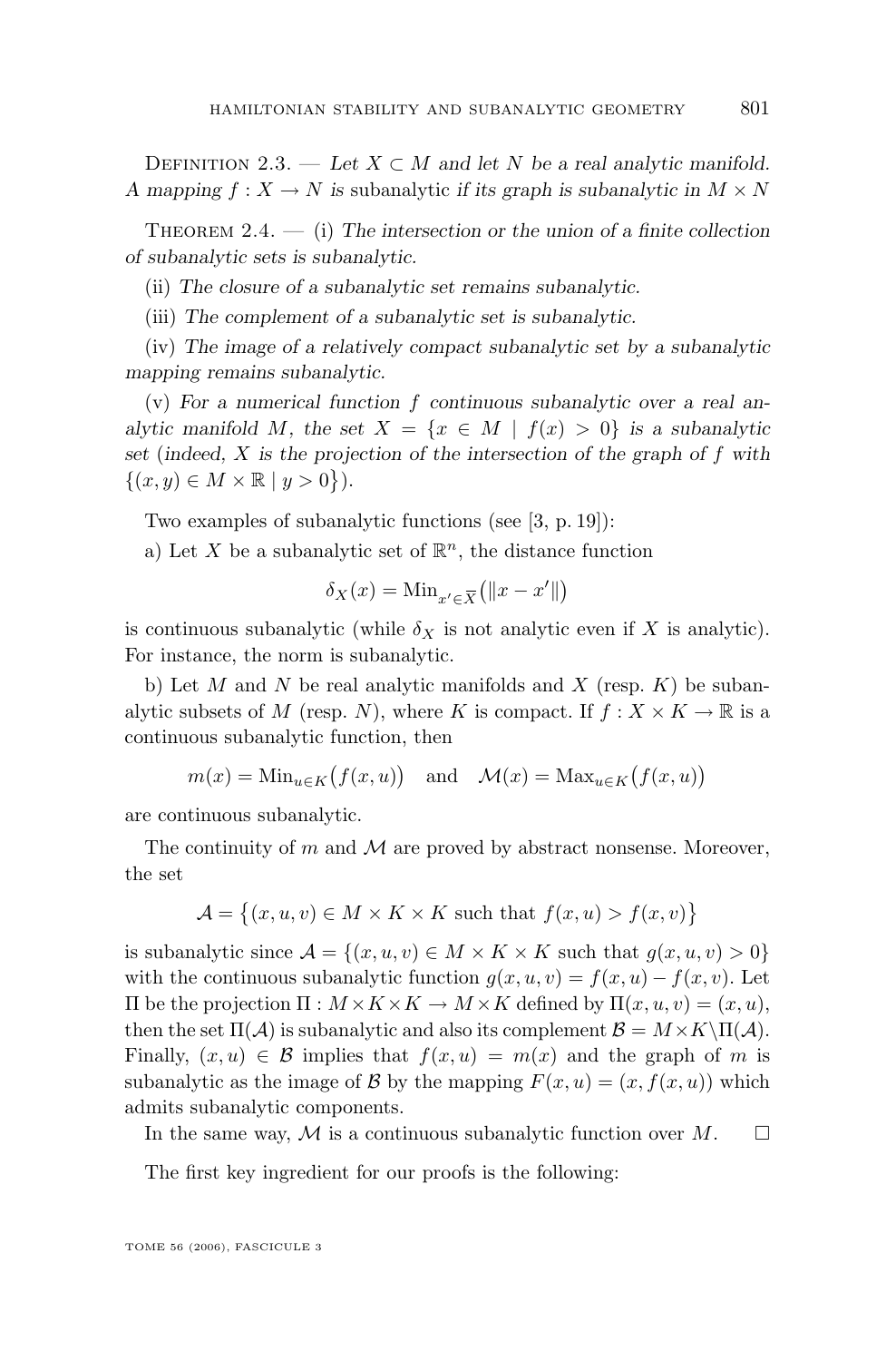Theorem 2.5 (Curve selection Lemma, see [\[12\]](#page-18-0), [\[16\]](#page-18-0)). — *Consider a subanalytic set* X *of a real analytic manifold* M *and let* x *be an accumulation point of* X*, then there exists a non-constant analytic arc*

$$
\gamma : ]-1,+1[ \longrightarrow M
$$

*with*  $\gamma(0) = x$  *and*  $\gamma([0,1]) \subset X$ .

The second point is that, under the assumptions of Theorem [1.5,](#page-4-0) the steepness indices can be seen as the Lojasiewicz's exponents of two functions according to the following:

Definition 2.6 (Lojasiewicz's exponent [\[3\]](#page-18-0), [\[4\]](#page-18-0), [\[16\]](#page-18-0)). — (i) *Let* M *be a real analytic manifold,* K *a compact subset of* M *and* f*,* g *two vector-valued functions continuous over* K*, we set:*

$$
\mathcal{E}_K(f,g) \quad = \quad \big\{\alpha \in \mathbb{R}_+ \text{ such that there exists a constant } C \qquad \qquad \text{with } \|f(u)\|^\alpha \leqslant C \|g(u)\|, \ \forall u \in K \big\},
$$

 $\alpha_K(f, q) = \inf \{ \mathcal{E}_K(f, q) \}$  *with* Inf $\{ \emptyset \}$  *defined as* + $\infty$ *;* 

 $\alpha_K(f, g)$  *is called the Lojasiewicz's exponent of* f *with respect to g over* K.

(ii) *We will also consider the case where* f *is defined on a compact subset of* R <sup>n</sup> *and admits an isolated zero at* x*, then we set:*

$$
\alpha_x(f) = \text{Inf}\{\alpha \in \mathbb{R}_+ \text{ such that } \exists C > 0, r > 0
$$
  
with  $||u - x||^{\alpha} \leq C ||f(u)|| \text{ if } ||u - x|| \leq r\}$ 

*hence*  $\alpha_r(f) = \alpha_K(f, dist(\cdot, x)).$ 

With these definitions, we have the important theorem:

THEOREM 2.7 (Lojasiewicz's inequalities, see [\[3\]](#page-18-0), [\[4\]](#page-18-0)). — Let f and g be *two vector-valued continuous subanalytic functions over a compact set* K *in a real analytic manifold* M *such that their zero sets satisfy*  $Z_q \n\subset Z_f$ , *then*  $\mathcal{E}_K(f,g)$  *is non-empty,*  $\alpha_K(f,g) \in \mathbb{Q}$  *and*  $\alpha_K(f,g) \in \mathcal{E}_K(f,g)$ *.* 

*Remark 2.8.* — Specifically, if g is a vector-valued continuous subanalytic function over a compact set  $K \subset \mathbb{R}^n$ , if  $X = Z_g$  and  $f(x) = \text{dist}(x, Z_g)$ then for all  $x \in K$  we get

$$
\big(\mathrm{dist}(x, Z_g)\big)^\alpha \leqslant C \|g(y)\|.
$$

ANNALES DE L'INSTITUT FOURIER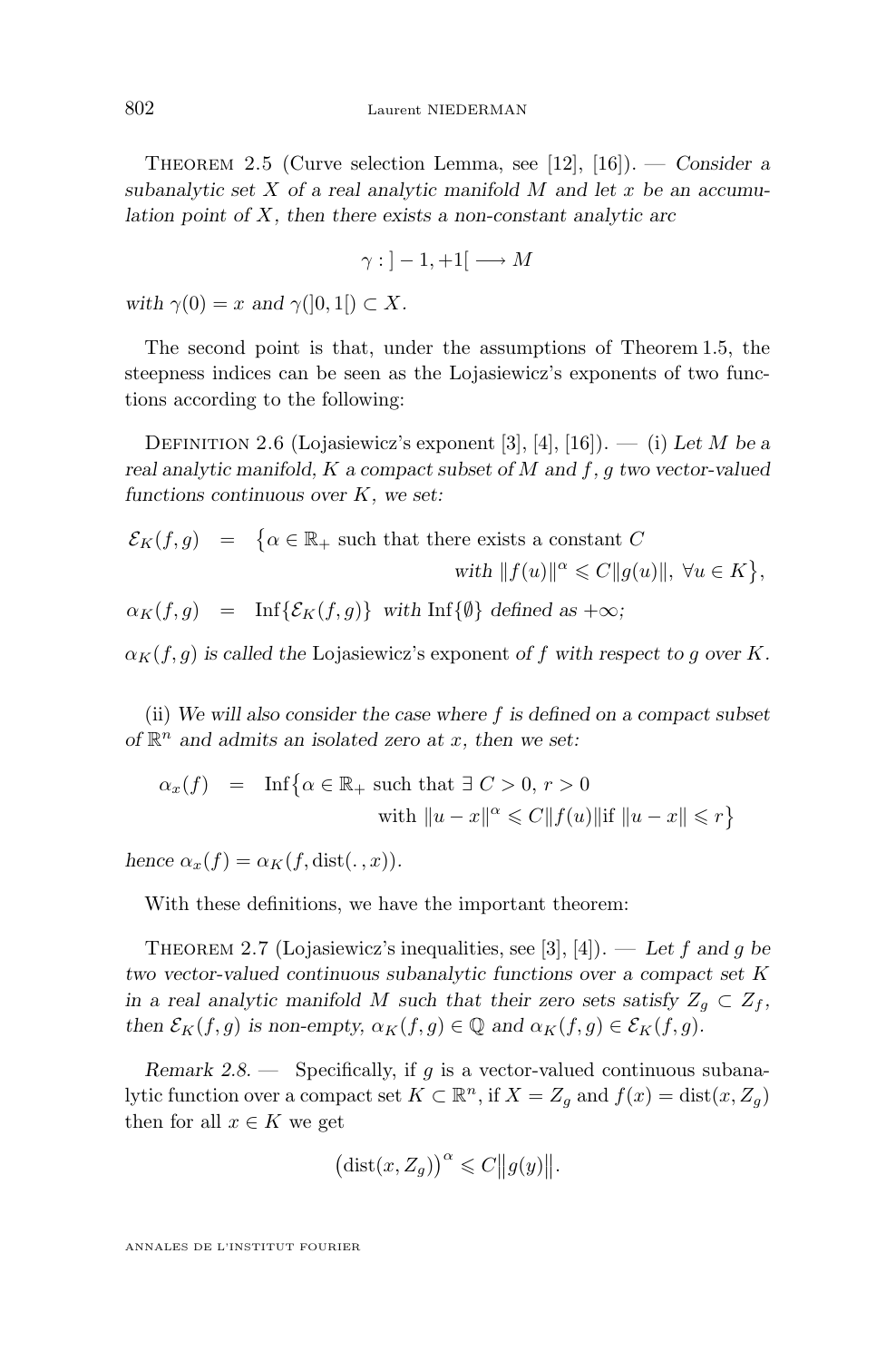#### <span id="page-9-0"></span>**2.2. Uniform lower estimates for a family of subanalytic germs**

Let  $0 < R$  and  $\overline{B}_R$  be the closed ball of radius R centered at the origin in  $\mathbb{R}^k$ .

With a real-analytic compact manifold  $K$ , we consider a family of subanalytic germs near the origin given by a positive function  $\mathcal{F} : \overline{B}_R \times K \to \mathbb{R}^+$ continuous subanalytic over  $\overline{B}_R \times K$  such that, for a given  $y \in K$ , either  $\mathcal{F}(0, y) > 0$  or the origin in  $\overline{B}_R$  is an *isolated* zero of  $\mathcal{F}_y = \mathcal{F}(\cdot, y)$ .

We look for lower estimates on the growth of the function  $\mathcal{F}_y$  which are uniform with respect to  $y$ . In most cases, one cannot expect the existence of constants  $C > 0$  and  $\alpha > 0$  such that  $\mathcal{F}_y(x) \geq C||x||^{\alpha}$  for all  $(x, y) \in \overline{B}_R \times K$ . For instance, the function  $\mathcal{F}(x, y) = |x(x - y)|$  defined over  $[-R, +R] \times [0, 1]$  satisfies our assumptions but the latter inequality is obviously false. On the other hand, one can prove that

$$
\operatorname{Max}_{0 \leq \xi \leq r} \left( \operatorname{Min}_{|x| = \xi} \left( \mathcal{F}(x, y) \right) \right) \geq (3 - 2\sqrt{2})r^2
$$

for all  $(r, y) \in [0, R] \times [0, 1]$  and we want to generalize this kind of estimates for an arbitrary subanalytic function which satisfy our assumption of isolated zero for a fixed parameter.

PROPOSITION 2.9. — *With the previous notations:* 

(i) The function  $m(r, y) = \text{Min}_{\|x\|=r}(\mathcal{F}(x, y))$  for  $0 \leq r \leq R$  and  $y \in K$ *is continuous subanalytic over*  $[0, R] \times K$ .

(ii) The function  $\mathcal{M}(r, y) = \text{Max}_{t \in [0, r]}(m(t, y))$  is also continuous suban*alytic.*

*Proof.* — Consider the continuous subanalytic function  $f(r, y, \theta)$  =  $\mathcal{F}(r\theta, y)$  defined over  $[0, R] \times K \times \mathcal{S}_n$  where  $\mathcal{S}_n$  is the unit sphere in  $\mathbb{R}^n$ then

$$
m(r, y) = \mathrm{Min}_{\theta \in \mathcal{S}_n} \big( f(r, y, \theta) \big)
$$

is continuous subanalytic over  $[0, R] \times K$  as it was proved in the previous section.

Now, we consider the function  $g(r, y, t) = m(tr, y)$  defined over  $[0, R] \times$  $K \times [0,1]$  and

$$
\mathcal{M}(r, y) = \text{Max}_{0 \leq t \leq 1} (g(r, y, t)) = \text{Max}_{0 \leq u \leq r} (m(u, y))
$$

is also continuous subanalytic. This proves the desired claims.  $\Box$ 

Gathering all the results of the previous section, we obtain the following: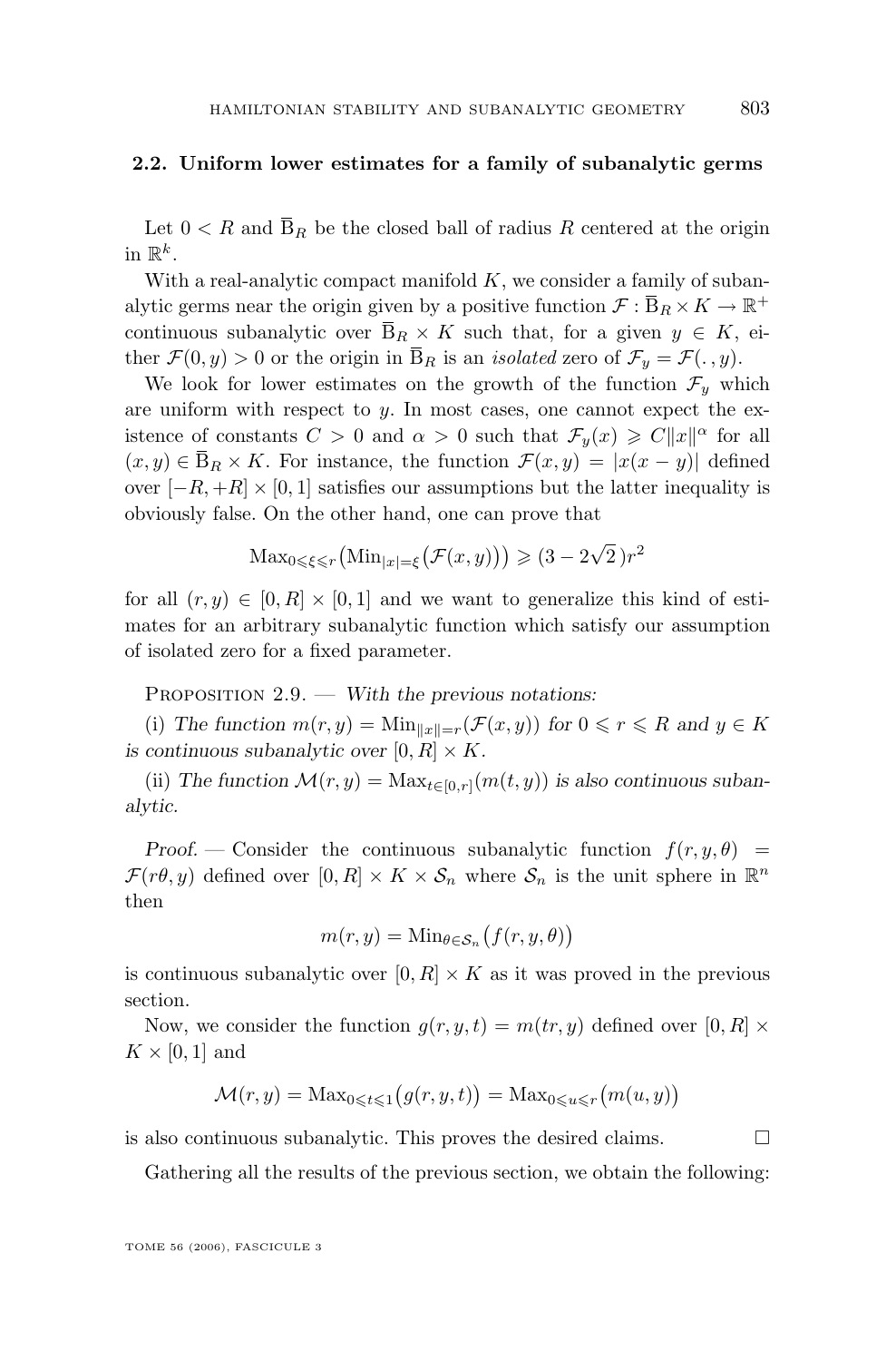DEFINITION AND THEOREM  $2.10.$  - Let  $\mathcal F$  be a positive numerical *function continuous subanalytic over*  $\bar{B}_R \times K$ *, we will say that*  $\mathcal F$  *is arc-steep if it satisfies one of the following equivalent properties:*

(i) For any fixed value of the parameter  $y \in K$ , the function  $\mathcal{F}_y = \mathcal{F}(\cdot, y)$ *admits an isolated zero at the origin in*  $\overline{B}_R$  *or*  $\mathcal{F}_y(0) > 0$ *.* 

(ii) There exists two constants  $C > 0$  and  $\alpha > 0$  such that the inequality  $\text{Max}_{0 \leqslant t \leqslant r}(\text{Min}_{\|x\|=t} \mathcal{F}(x, y)) \geqslant Cr^{\alpha}$  is valid for all  $(r, y) \in [0, R] \times K$ .

(iii) There exists constants  $C > 0$  and  $\alpha > 0$  such that along any con*tinuous curve*  $\gamma$  *in*  $\overline{B}_R$  *connecting the origin to a point at a distance*  $d \leq R$ *and for any parameter*  $y \in K$ *, the modulus of the function*  $\mathcal{F}_y = \mathcal{F}(\cdot, y)$  *is greater than*  $Cd^{\alpha}$  *at some point*  $\gamma(t_*)$ 

*Proof. —* The latter proposition implies that

$$
\mathcal{M}(r, y) = \text{Max}_{0 \leq t \leq r} \left( \text{Min}_{\|x\| = t} \, \mathcal{F}(x, y) \right)
$$

is continuous subanalytic over  $[0, R] \times K$ . Moreover, the zero set  $Z_M$  is included in  $\{0\} \times K$ .

Indeed,  $\mathcal{M}(\cdot, y)$  is a nondecreasing function with respect to r and  $\mathcal{M}(0, y)$  $> 0$  implies  $\mathcal{M}(r, y) > 0$  for all  $r \in [0, R]$ . Conversely,  $\mathcal{M}(0, y) = 0$  implies that  $\mathcal{F}(0, y) = 0$  and, under our assumptions, such a zero is isolated; hence  $\mathcal{F}(x, y) > 0$  for any x close to 0 and, by monotonicity, we can ensure that  $\mathcal{M}(r, y) > 0$  for any  $r \in ]0, R]$ .

Now, the function  $\mathcal{N}(r, y) = r$  is continuous subanalytic over  $[0, R] \times K$ and the zero sets of M and N satisfy  $Z_{\mathcal{M}} \subseteq \{0\} \times K = Z_{\mathcal{N}}$ . Finally, the existence of the Lojasiewicz's exponent (Theorem 2.7) on the compact real analytic manifold  $[0, R] \times K$  yields the constants  $C > 0$  and  $\alpha =$  $\alpha_{[0,R]\times K}(\mathcal{M}, \mathcal{N}) > 0$  such that  $\mathcal{M}(r, y) \geqslant Cr^{\alpha}$  for all  $(r, y) \in [0, R] \times K$ , hence (i) implies (ii).

If (ii) is satisfied then, for any parameter  $y \in K$ , an arbitrary continuous curve  $\gamma$  in  $\overline{B}_R$  connecting the origin to a point at a distance  $d \leq R$  cross a sphere of radius  $0 \leq t \leq d$  centered at  $\gamma(0)$  where  $\mathcal{F}(x, y)$  is greater than  $Cd^{\alpha}$  at any point and the last property (iii) is ensured.

Finally, if the function  $\mathcal{F}_y = \mathcal{F}(.,y)$  admits an accumulation of zeros at the origin for a certain value of the parameter  $y \in K$  then the zero set  $Z_y = \{x \in \overline{B}_R \text{ such that } \mathcal{F}_y(x) = 0\}$  is a real analytic set, hence a subanalytic set, and the curve selection lemma (Theorem [2.5\)](#page-7-0) allows to find a non-constant continuous arc starting at the origin included in  $Z_y$ .

Consequently, the property (iii) cannot be satisfied and, by abstract nonsense, (iii) implies (i).  $\Box$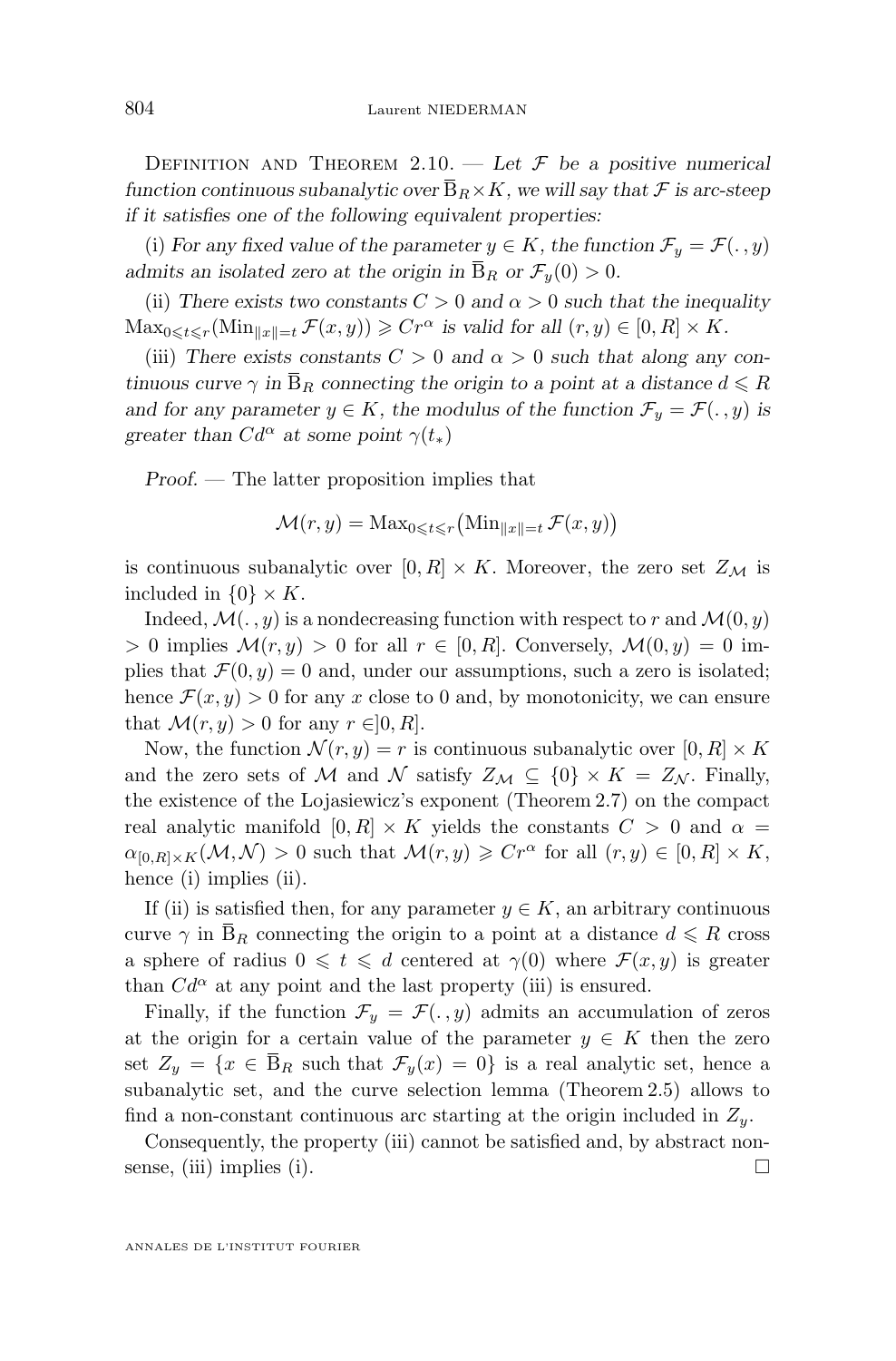#### <span id="page-11-0"></span>**3. Proof of the geometric criterion for steepness (Theorem [1.5\)](#page-4-0)**

Going back to the initial Definition [1.3](#page-2-0) of steepness, we consider a numerical function h real analytic over an open set  $P \subset \mathbb{R}^n$ .

For any  $k \in \{1, ..., n\}$ , the k-dimensional Grassmannian in  $\mathbb{R}^n$  will be denoted by  $\mathcal{G}_k(\mathbb{R}^n)$  and we introduce the numerical function

$$
h_k(X, X_0, \Lambda_k) = ||\text{Proj}_{\Lambda_k}(\nabla h(X + X_0))||
$$

defined over the set

 $\{(X, X_0, \Lambda_k) \in \mathbb{R}^n \times \mathcal{P} \times \mathcal{G}_k(\mathbb{R}^n) \text{ such that } X \in \Lambda_k \text{ and } X + X_0 \in \mathcal{P}\}.$ 

With the previous notations, for  $k \in \{1, \ldots, n\}$  a point  $(X, X_0, \Lambda_k) \in$  $\mathbb{R}^n \times \mathcal{P} \times \mathcal{G}_k(\mathbb{R}^n)$  is a zero of  $h_k$  if and only if  $X + X_0$  is a critical point for the restriction of h on the affine subspace  $X_0 + \Lambda_k$  as it can be seen by choosing an orthonormal basis in  $\Lambda_k$ .

Now, we consider a numerical function  $h$  whose restriction to any affine subspace admits only isolated critical points. This property is insured if and only if, for any  $(k, X_0, \Lambda_k) \in \{1, \ldots, n\} \times \mathcal{P} \times G_k(\mathbb{R}^n)$ , the function  $h_k(. , X_0, \Lambda_k)$  admits an isolated zero at the origin or  $h_k(0, X_0, \Lambda_k) \neq 0$ .

Let  $\Sigma$  be an arbitrary compact set in  $\mathcal{P}$ , since  $\mathcal{P}$  is open, the function  $h_k(X, X_0, \Lambda_k)$  is defined over the set

 $\{(X, X_0, \Lambda_k) \in \mathbb{R}^n \times \Sigma \times \mathrm{G}_k(\mathbb{R}^n) \text{ such that } X \in \overline{\mathrm{B}}_R^{(n)} \cap \Lambda_k\}$ 

where  $\bar{\mathbf{B}}_R^{(n)}$  is the closed ball of radius  $R = \text{dist}(\Sigma, \mathbb{R}^n \setminus \mathcal{P})$  in  $\mathbb{R}^n$  centered at the origin.

Following [\[28\]](#page-19-0), we consider the Stiefel manifold  $V_k^0(\mathbb{R}^n)$  composed of all orthonormal families in  $\mathbb{R}^n$  of cardinality k and the k-dimensional Grassmanian  $G_k(\mathbb{R}^n)$ .

 $G_k(\mathbb{R}^n)$  is isomorphic to the quotient  $V_k^0(\mathbb{R}^n)/(\mathcal{O}(k)\times \mathcal{O}(n-k))$  where the latter component is the stabilizer of a subspace of dimension  $k$  under the action of the orthonormal group  $\mathcal{O}(n)$ .

Hence, around any subspace in  $\mathbb{R}^n,$  there exists a local section of  $V^0_k(\mathbb{R}^n)$ over  $G_k(\mathbb{R}^n)$ . Moreover, since all the previous manifolds are real analytic, these sections can be real analytic. Actually, around any subspace  $\Lambda_k \in G_k(\mathbb{R}^n)$ , we can choose a compact neighborhood  $\Lambda_k \in \overline{\Omega}_k \subset G_k(\mathbb{R}^n)$ and a real analytic map  $\mathcal{T}: \overline{\Omega}_k \to \mathbb{R}^{nk}$  such that  $\mathcal{T}(\Lambda) = (\mathcal{T}_1(\Lambda), \ldots, \mathcal{T}_k(\Lambda))$ is an orthonormal basis of  $\Lambda$  for any  $\Lambda \in \Omega_k$ .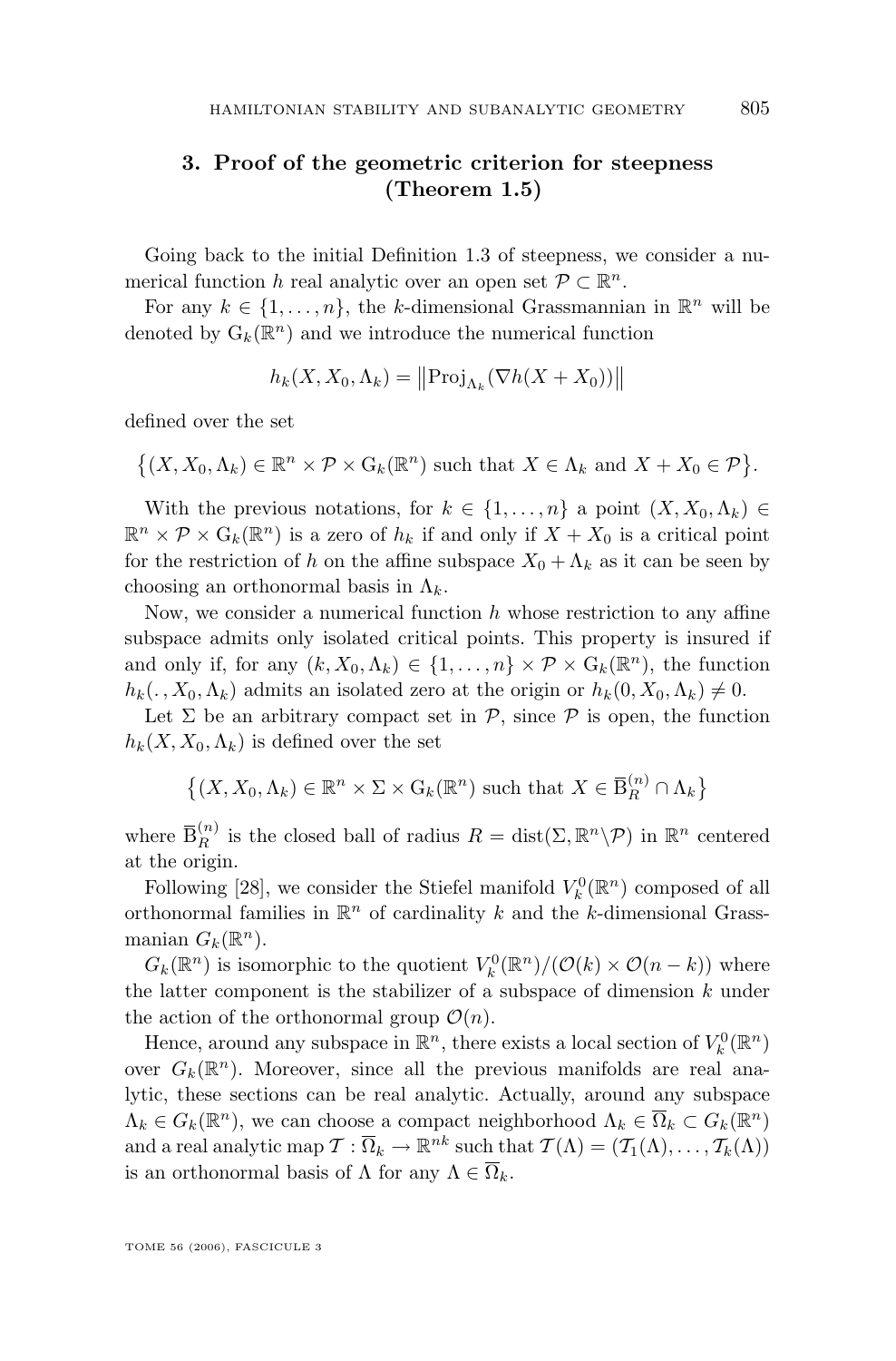Consequently, we can introduce the function

$$
\mathcal{H}_k(x, X_0, \Lambda_k) = h_k\Big(\sum_{j=1}^n x_j \mathcal{T}_j(\Lambda_k), X_0, \Lambda_k\Big)
$$

and

$$
\mathcal{H}_k(x, X_0, \Lambda_k) = \left(\sum_{\ell=1}^k \left\langle \nabla h\left(X_0 + \sum_{j=1}^k x_j \mathcal{T}_j(\Lambda_k)\right) \middle| \mathcal{T}_\ell(\Lambda_k)\right\rangle^2\right)^{\frac{1}{2}}
$$

is continuous subanalytic over  $\bar{\mathbf{B}}_R \times \Sigma \times \bar{\Omega}_k$  where  $\bar{\mathbf{B}}_R$  is the closed ball of radius R in  $\mathbb{R}^k$  centered at the origin.

Finally, the union of these neighborhoods  $\overline{\Omega}_k$  around each point of  $\mathrm{G}_k(\mathbb{R}^n)$ recover the whole k-dimensional Grassmannian and the compactness of  $G_k(\mathbb{R}^n)$  implies the existence of a finite collection of compact sets  $\overline{\Omega}_k^{(\ell)}$  $G_k(\mathbb{R}^n)$  for  $\ell \in \{1, \ldots, m_k\}$  such that  $G_k(\mathbb{R}^n)$  is equal to the union  $\bigcup_{\ell=1}^{m_k} \overline{\Omega}_k^{(\ell)}$  $\binom{1}{k}$ The corresponding sections of  $V_k^0(\mathbb{R}^n)$  over  $\overline{\Omega}_k^{(\ell)} \subset G_k(\mathbb{R}^n)$  will be denoted  ${\cal T}^{(\ell)} = ({\cal T}_1^{(\ell)}, \ldots, {\cal T}_k^{(\ell)} )$  $\mathcal{L}_{k}^{(\ell)}$  for  $\ell \in \{1, \ldots, m_k\}.$ 

Now,  $h$  satisfies our assumption of isolated critical points if and only if, for any  $k \in \{1, \ldots, n\}$  and any  $\ell \in \{1, \ldots, m_k\}$ , the function

$$
\mathcal{H}_k^{(\ell)}(x, X_0, \Lambda_k) = h_k\Big(\sum_{j=1}^n x_j \mathcal{T}_j^{(\ell)}(\Lambda_k), X_0, \Lambda_k\Big)
$$

is arc-steep over  $\overline{\mathbf{B}}_R \times \Sigma \times \overline{\Omega}_k^{(\ell)}$  $\binom{1}{k}$ .

Indeed,  $\mathcal{H}_k^{(\ell)}$  $\binom{k}{k}(0, X_0, \Lambda_k) \neq 0$  if and only if the restriction of h on the affine subspace  $X_0 + \Lambda_k$  admits a critical point at  $X_0$ . This is an isolated critical point according to our assumption and  $\mathcal{H}_k^{(\ell)}$  $_{k}^{(e)}(0, X_0, \Lambda_k) \neq 0$  for any x close enough to the origin.

Conversely, if  $\mathcal{H}_k^{(\ell)}$  $\mathcal{L}_{k}^{(\ell)}$  is arc-steep for any  $k \in \{1, \ldots, n\}$  and any  $\ell \in$  $\{1, \ldots, m_k\}$ , then we consider a point  $X_0 \in \Sigma$  which is a critical point for the restriction of h to the affine subspace of  $X_0 + \Lambda_k$  where  $\Lambda_k \in G_k(\mathbb{R}^n)$ . There exists  $\ell \in \{1, \ldots, m_k\}$  such that  $\Lambda_k \in \overline{\Omega}_k^{(\ell)}$  and  $\mathcal{H}_k^{(\ell)}$  $\binom{k}{k}(0, X_0, \Lambda_k) = 0,$ hence  $\mathcal{H}_k^{(\ell)}$  $k_k^{(\ell)}(0, X_0, \Lambda_k) \neq 0$  for any x close enough to the origin and  $X_0$  is an isolated critical point for the restriction of h on the affine subspace  $X_0 + \Lambda_k$ .

With the Theorem [2.10,](#page-9-0) the function  $h$  satisfies our assumption of isolated critical point if and only if, for any  $k \in \{1, ..., n\}$  and any  $\ell \in$  $\{1, \ldots, m_k\}$ , there exists constants  $C_k^{(\ell)}$  $\alpha_k^{(\ell)}$  and  $\alpha_k^{(\ell)}$  $\binom{k}{k}$  such that, along any continuous curve  $\gamma(t)$  in  $\overline{B}_R$  connecting the origin to a point at a distance  $d \leqslant R = \text{dist}(\Sigma, \mathbb{R}^n \backslash \mathcal{P})$  and any  $(X_0, \Lambda_k) \in \Sigma \times \overline{\Omega}_k^{(\ell)}$  $\kappa^{(0)}$ , one can find  $t_*$  such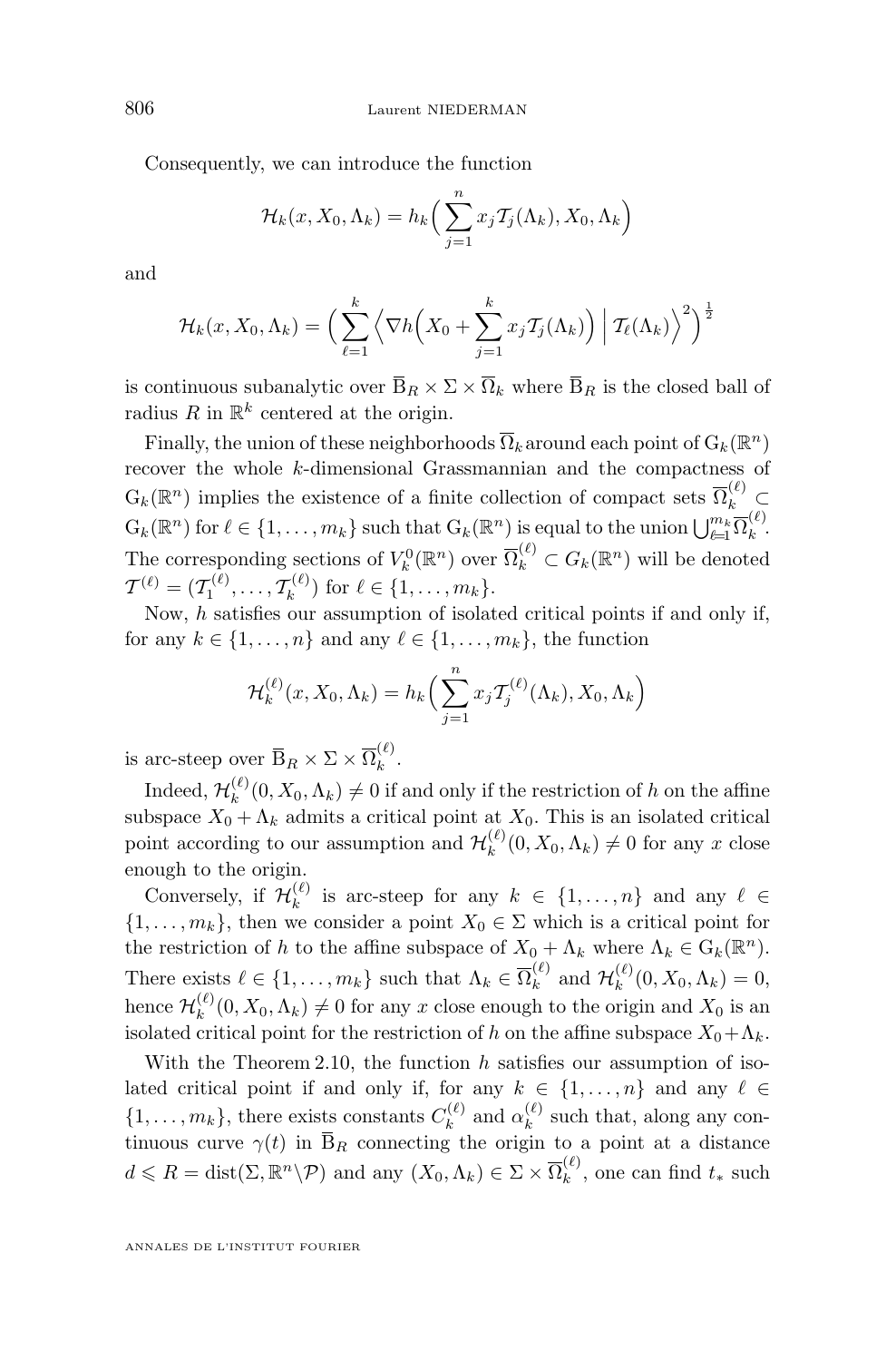<span id="page-13-0"></span>that

$$
\mathcal{H}_k^{(\ell)}\big(\gamma(t_*), X_0, \Lambda_k\big) \geqslant C_k^{(\ell)} d^{\alpha_k^{(\ell)}}.
$$

With  $C_k = \text{Min}_{\ell}(C_k^{(\ell)})$  $h_k^{(\ell)}$  and  $p_k = \text{Max}_{\ell}(\alpha_k^{(\ell)})$  $\mathcal{L}_{k}^{(\ell)}$ ), for any curve  $\Gamma$  in  $\overline{\mathrm{B}}_{R}^{(n)} \cap \Lambda_{k}$ where  $\Gamma(0) = 0$  and  $\|\Gamma(1)\| = d \le R$ , there exists  $t_*$  such that

$$
\left\|\operatorname{Proj}_{\Lambda_k}(\nabla h(X_0 + \Gamma(t_*)))\right\|
$$

is bigger than  $C_k d^{p_k}$ . Since  $X_0 + \Lambda_k$  for all  $(X_0, \Lambda_k) \in \Sigma \times \overline{\Omega}_k^{(\ell)}$  describes all the affine subspaces which intersect  $\Sigma$ , we see that h is steep on  $\Sigma$  with the steepness coefficients  $(C_1, \ldots, C_n)$  and the steepness indices  $(p_1, \ldots, p_n)$ for curves of length shorter than  $R = \text{dist}(\Sigma, \mathbb{R}^n \backslash \mathcal{P})$ , which is exactly the required equivalence.

Actually, we have proved the following:

THEOREM 3.1. — Let f be a numerical function real analytic over an *open set*  $P \subset \mathbb{R}^n$ *. For a compact set*  $\Sigma \subset P$  *and*  $k \in \{1, ..., n\}$ *, we introduce the function*  $\mathcal{M}_k^{(\Sigma)}$  which measure the steepness of f along the set Graff<sub>Σ</sub> $(k, n)$  of all affine subspaces of dimension k which intersect Σ*. For any*  $\widetilde{\Lambda}_k \in \text{Graff}_{\Sigma}(k, n)$  *of direction*  $\Lambda_k$  *and any*  $d \leq R = \text{dist}(\Sigma, \mathbb{R}^n \setminus \mathcal{P})$ *, we define*

$$
\mathcal{M}_k^{(\Sigma)}(d, X_0, \widetilde{\Lambda}_k) = \text{Max}_{0 \leq \xi \leq d} \big( \text{Min}_{X \in \mathcal{S}_{\xi}(X_0) \cap \widetilde{\Lambda}_k} \left\| \text{Proj}_{\Lambda_k} (\nabla h(X_0 + X)) \right\| \big)
$$

where  $\mathcal{S}_{\xi}(X_0)$  *is the sphere of radius*  $\xi$  *centered at*  $X_0$  *in*  $\mathbb{R}^n$ *. Equivalently, if*  $\Lambda_k \in \overline{\Omega}_k^{(\ell)}$  $\lambda_k^{(c)}$  for some  $\ell \in \{1, \ldots, m_k\}$ , we have

$$
\mathcal{M}_k^{(\Sigma)}(d, X_0, \widetilde{\Lambda}_k) = \mathrm{Max}_{0 \leq \xi \leq d} \big( \mathrm{Min}_{\|x\| = \xi} (\mathcal{H}_k^{(\ell)}(x, X_0, \Lambda_k) \big).
$$

*The function* h *is steep over* Σ *according to our Definition* 1.3 *if and only if, for any*  $k \in \{1, \ldots, n\}$ *, there exists constants*  $C_k > 0$  *and*  $p_k > 0$ *such that*

$$
\mathcal{M}_k^{(\Sigma)}(d, X_0, \widetilde{\Lambda}_k) \geqslant C_k d^{p_k} \text{ for all } (d, X_0, \widetilde{\Lambda}_k) \in [0, R] \times \Sigma \times \text{Graff}_{\Sigma}(k, n).
$$

This latter inequality corresponds to the original definition of steepness in Nekhorochev's work [\[19\]](#page-18-0).

#### **4. Proof of our necessary condition for exponential stability (Theorem [1.6\)](#page-4-0)**

We prove this theorem by abstract nonsense; Nekhorochev [\[20,](#page-18-0) Section 4], considered the following class of functions: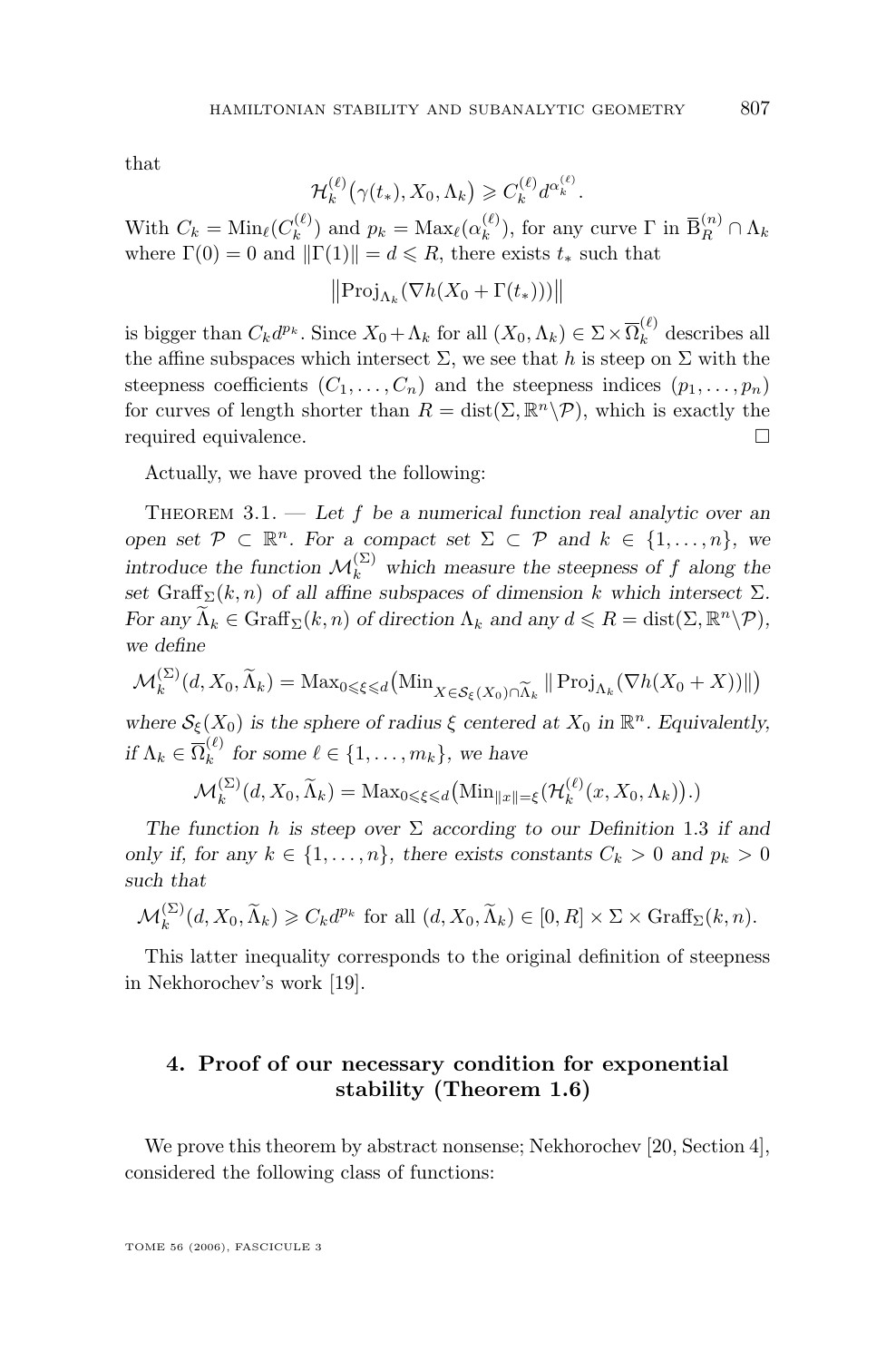<span id="page-14-0"></span>DEFINITION 4.1. — Let F be the class of functions  $f : \mathcal{P} \to \mathbb{R}$  real *analytic over a domain*  $P \subseteq \mathbb{R}^n$  *such that there exist an affine subspace*  $\widetilde{\Lambda}$ *whose direction* Λ *is generated by vectors with integer components and a regular curve*  $\gamma_f : [0, 1] \to \Lambda \cap \mathcal{P}$  *where* 

$$
\operatorname{Proj}_{\Lambda}(\nabla f(\gamma_f(t))) = 0 \quad \text{for all } t \in [0,1].
$$

In this setting, we have:

Theorem 4.2 (Systems with fast drift [20]). — *For any Hamiltonian*  $h \in \mathcal{F}$  (defined above) and any  $\varepsilon > 0$ , there exists a nearly-integrable *Hamiltonian system deriving from*  $\mathcal{H}(I, \varphi) = h(I) + \varepsilon f(I, \varphi)$  *in the actionangle variables*  $(I, \varphi) \in \mathcal{P} \times \mathbb{T}^n$  *which admits a solution*  $(I(t), \varphi(t))$  *defined over*  $[0, 1/\varepsilon]$  *such that*  $I(0) = \gamma_h(0)$  *and*  $I(1/\varepsilon) = \gamma_h(1)$ *.* 

*Hence, we have a drift along a curve with a length independent of*  $\varepsilon$  *over a linear time*  $1/\varepsilon$ *.* 

*Remark 4.3. —* This is the strongest possible drift with a perturbation of magnitude  $\varepsilon$ .

*Proof of Theorem [1.6.](#page-4-0)* — Here, we consider an integrable Hamiltonian h with an affine subspace  $\widetilde{\Lambda}$  whose direction  $\Lambda$  is generated by vectors with integer components such that the zero set  $Z_q \cap \tilde{\Lambda}$  of the real analytic function  $g = \text{Proj}_{\Lambda}(\nabla h(x))$  admits an accumulation point. As in the proof of the Theorem [2.10,](#page-9-0) this zero set is real analytic and we can find a non trivial analytic arc  $\gamma_h$  in  $\Lambda$  composed of critical points. Hence,  $\gamma_h$  satisfies Nekhorochev's conditions for systems with fast drift (Definition 4.1). Consequently, there exists an arbitrary small analytic perturbation of  $h$  where the action variables drift over linear times along  $\gamma_h$ .

#### **5. Explicit computation of lower bounds for the steepness indices**

In the study of the dynamic of nearly-integrable Hamiltonian systems, the most important result given by Nekhorochev's estimates is the order of magnitude of the stability time which depend almost only of the steepness indices through the expression of the exponents  $a = (1 + 2np_1 \cdots p_{n-1})^{-1}$ and  $b = a/p_n$  (see [\[23\]](#page-19-0)).

We still consider a numerical function  $h$  real analytic over an open set  $\mathcal{P} \subset \mathbb{R}^n$  whose restriction to any affine subspace admits only isolated critical points. Along the lines of the previous reasonings,  $h$  is steep on any compact set  $\Sigma \subset \mathcal{P}$  with the steepness indices given by  $p_k = \text{Max}_{\ell \in \{0,\ldots,m_k\}}(\alpha_k^{(\ell)})$  $\binom{k}{k}$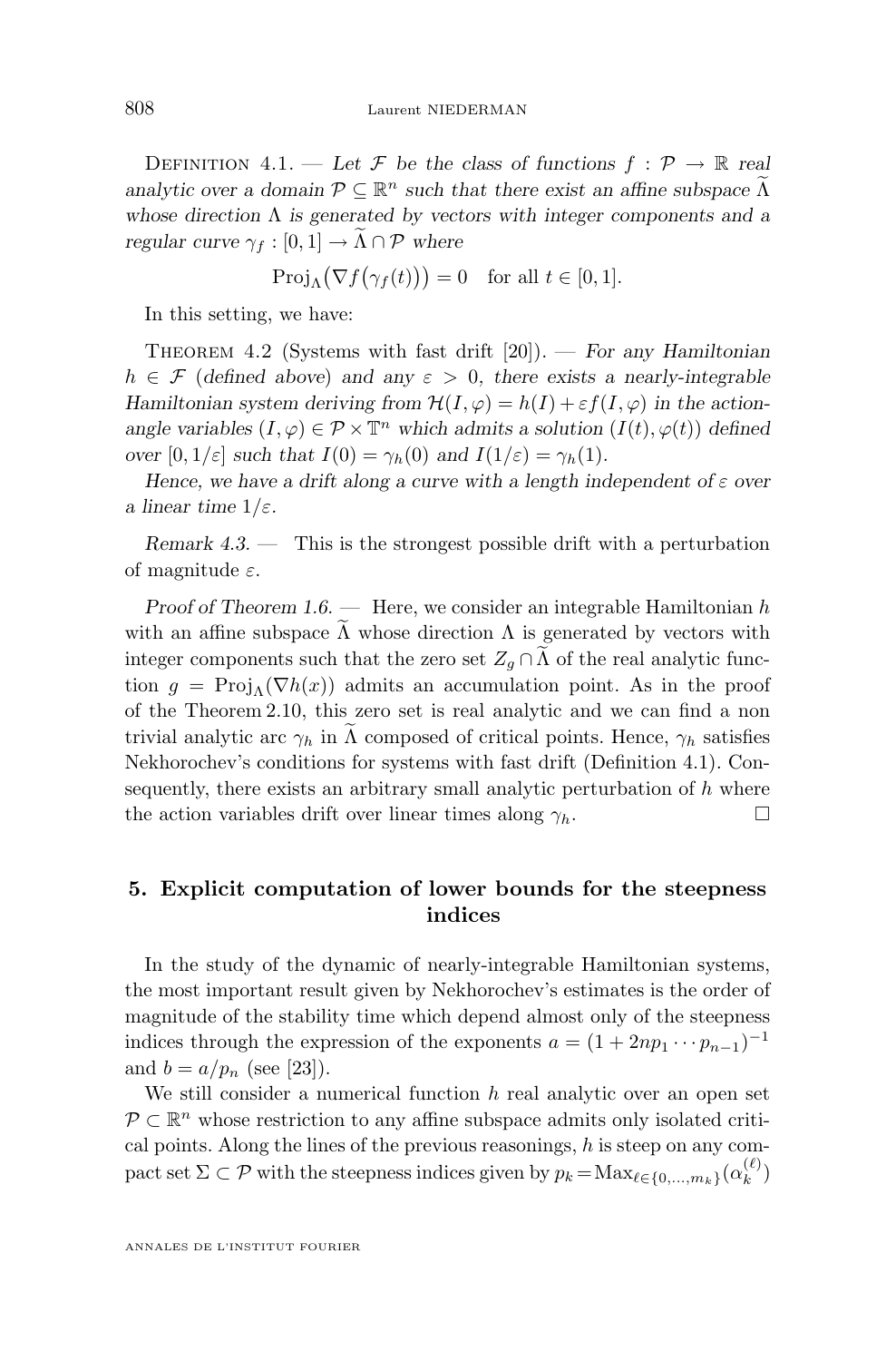<span id="page-15-0"></span>where  $\alpha_k^{(\ell)} = \alpha_{\mathcal{K}_{k,\ell}^{(\Sigma)}}(\mathcal{M}_k^{(\Sigma)}, \mathcal{N}_k)$  is the Lojasiewicz's exponent of the function  $\mathcal{M}_k^{(\Sigma)}$  defined in the Theorem [3.1](#page-13-0) with respect to  $\mathcal{N}_k(r, X_0, \Lambda_k) = r$  defined over the compact

$$
\mathcal{K}_{k,\ell}^{(\Sigma)} = [0,R] \times \Sigma \times \overline{\Omega}_{k}^{(\ell)} \subset \mathbb{R}^+ \times \mathcal{P} \times G_k(\mathbb{R}^n)
$$

for  $R = \text{dist}(\Sigma, \mathbb{R}^n \backslash \mathcal{P}).$ 

The explicit computation of the Lojasiewicz's exponent in a general setting is a difficult question (see [\[27\]](#page-19-0)). Indeed, we look for the sharpest lower estimates on the growth of a real analytic function with respect to the distance to the zero set  $Z_f = \{x \text{ such that } f(x) = 0\}.$ 

In Ilyashenko's study [\[13\]](#page-18-0), the problem of steepness of holomorphic functions is tackled with the following property. Consider an holomorphic function on an open set in  $\mathbb{C}^n$  which admits a finite number of zeros, then  $||f(z)|| \geq C \text{dist}(z, Z_f)^p$  where p is the number of zeros counted with their multiplicity (or Milnor number, see [\[1\]](#page-18-0)) which is the number of zeros obtained by bifurcation ( $\|\{x \text{ such that } \|f(x)\| = \varepsilon\}$  for  $\varepsilon$  close to 0). For instance, the function  $f(z_1, z_2) = (z_1^2, z_2^3)$  admits only one zero over  $\mathbb{C}^2$ with the multiplicity  $p_f(0,0) = 6$  while the Lojasiewicz's exponent is  $\alpha_f(0,0) = 3$ , hence the previous lemma gives only  $||f(z_1, z_2)|| \geq C ||(z_1, z_2)||^6$ in the vicinity of  $(0,0)$  instead of  $||f(z_1, z_2)|| \geq C ||(z_1, z_2)||^3$  which is the best lower bound. The same phenomena occurs in a general setting (see [\[24\]](#page-19-0)), hence the use of multiplicity instead of Lojasiewicz's exponents yields only rough upper estimates on the steepness indices.

In the sequel, we give a method to compute sharp lower estimates on the steepness indices based on the following

Theorem 5.1. — *Consider an integrable Hamiltonian* h *which satisfies the assumptions of our Main Theorem [1](#page-4-0).5. For*  $\Lambda$  *an affine subspace in*  $\mathbb{R}^n$ *, we consider the zero set*

$$
Z_{\Lambda} = \left\{ x \in \Lambda \text{ such that } \text{Proj}_{\bar{\Lambda}}(\nabla h(x)) = 0 \right\}
$$

where  $\vec{\Lambda}$  *is the direction of*  $\Lambda$ *, hence*  $Z_{\Lambda}$  *is composed of isolated points.* 

*Then, the steepness index of order* k *satisfies*

$$
p_k \geqslant \mathrm{Sup}_{\Lambda \in \mathrm{Graff}_{\Sigma}(k,n)} \big( \mathrm{Sup}_{x \in Z_{\Lambda}} (\alpha_x(f_{\Lambda})) \big)
$$

*where*  $\alpha_x(f_\Lambda)$  *is the Lojasiewicz's exponent at the isolated zero*  $x \in Z_\Lambda$ *of the restriction*  $f_{\Lambda}$  *on the affine subspace*  $\Lambda$  *of the function*  $f(u)$  =  $\|\operatorname{Proj}_{\vec{\Lambda}}(\nabla h(u))\|.$ 

TOME 56 (2006), FASCICULE 3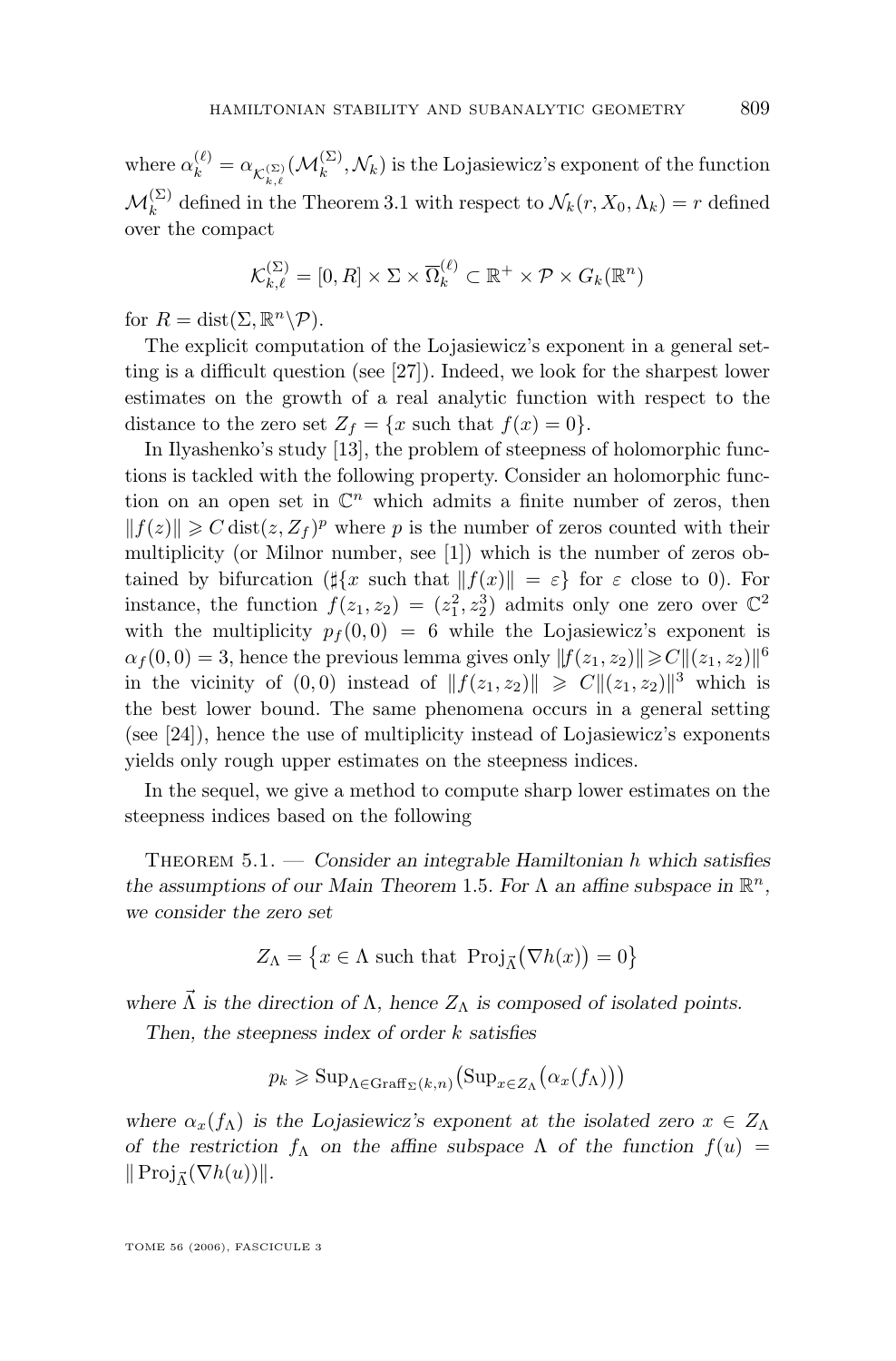The point of this refinement lies in the fact that our estimates on the steepness indices can be obtained as the maximum of a family of Lojasiewicz's exponents at an isolated zero of a real-analytic function and the latter quantity can be computed along the lines of the following theorem of Gwozdziewicz [\[10\]](#page-18-0).

Let g be a numerical function real analytic on an open set  $P$  in  $\mathbb{R}^k$ , with  $(\vec{e}_1, \ldots, \vec{e}_k)$  the canonical basis of  $\mathbb{R}^k$ , we consider the set (called polar curve):

$$
P^{(j)} = \nabla g^{-1}(\mathbb{R}\vec{e}_j) = \{ u \in \mathcal{V} \text{ such that } \nabla g(u) = \lambda \vec{e}_j \text{ for } \lambda \in \mathbb{R} \}.
$$

For  $x \in \mathcal{P}$  an isolated zero of g and  $j \in \{1, ..., k\}$ , we define the partial exponent:

$$
\alpha_x^{(j)}(g) = \text{Inf}\left\{\alpha \in \mathbb{R}_+ \text{ such that } \exists C > 0, R > 0
$$
  
with  $||u - x||^{\alpha} \leq C|g(u)|$  if  $||u - x|| \leq R$  and  $u \in P^{(j)}\right\}$ 

then Gwozdziewicz's Theorem asserts that the Lojasiewicz's exponent at  $x$ is given by  $\alpha_x(g) = \text{Max}_{1 \leq j \leq k}(\alpha_x^{(j)}(g)).$ 

Summarizing, in order to compute the Lojasiewicz's exponent of a real analytic function at an isolated zero, one has only to estimate the growth of the function along one of the polar curves which is usually an analytic set of dimension one.

Here, for an affine subspace  $\Lambda \subset \mathbb{R}^n$ , we apply the previous result to the real analytic function  $g_{\Lambda}(u) = (f_{\Lambda}(u))^2 = ||\operatorname{Proj}_{\vec{\Lambda}}(\nabla h(u))||^2$  and  $\alpha_x(g_\Lambda) = 2\alpha_x(f_\Lambda)$  for any isolated zero x of  $f_\Lambda$ , hence

$$
p_k \geq \frac{1}{2} \operatorname{Sup}_{\Lambda \in \operatorname{Graff}_{\Sigma}(k,n)} \left( \operatorname{Sup}_{x \in Z_{\Lambda}} (\alpha_x(g_{\Lambda})) \right).
$$

*Proof of Theorem [5.1.](#page-15-0) —* We first need the following:

Lemma 5.2 (Lojasiewicz's exponent for a family of subanalytic func tions). — *Consider a numerical subanalytic function* f *defined on a product set*  $M = [0, R] \times K$  *for some*  $R > 0$  *and a real analytic compact manifold* K with the zero set  $Z_f \subset \{0\} \times K$ , consequently if  $g(x, r) = r$  over M *then*  $Z_f \subset Z_q$ *.* 

We denote by  $f_x$  and  $g_x$  the restrictions of f and g on the fibers

$$
M_x = [0, R] \times \{x\}
$$

*for an arbitrary*  $x \in K$  *and*  $\alpha = \alpha_M(f, g)$ ,  $\alpha_x = \alpha_{M_x}(f_x, g_x)$  *are the Lojasiewicz's exponents of these functions on their domain of definition, then*  $\alpha \geqslant \text{Sup}_{x \in K}(\alpha_x)$ .

*Remark 5.3.* — The equality  $\alpha = \text{Sup}_{x \in K}(\alpha_x)$  seems natural and should be true in many cases, this question is worthwhile considering.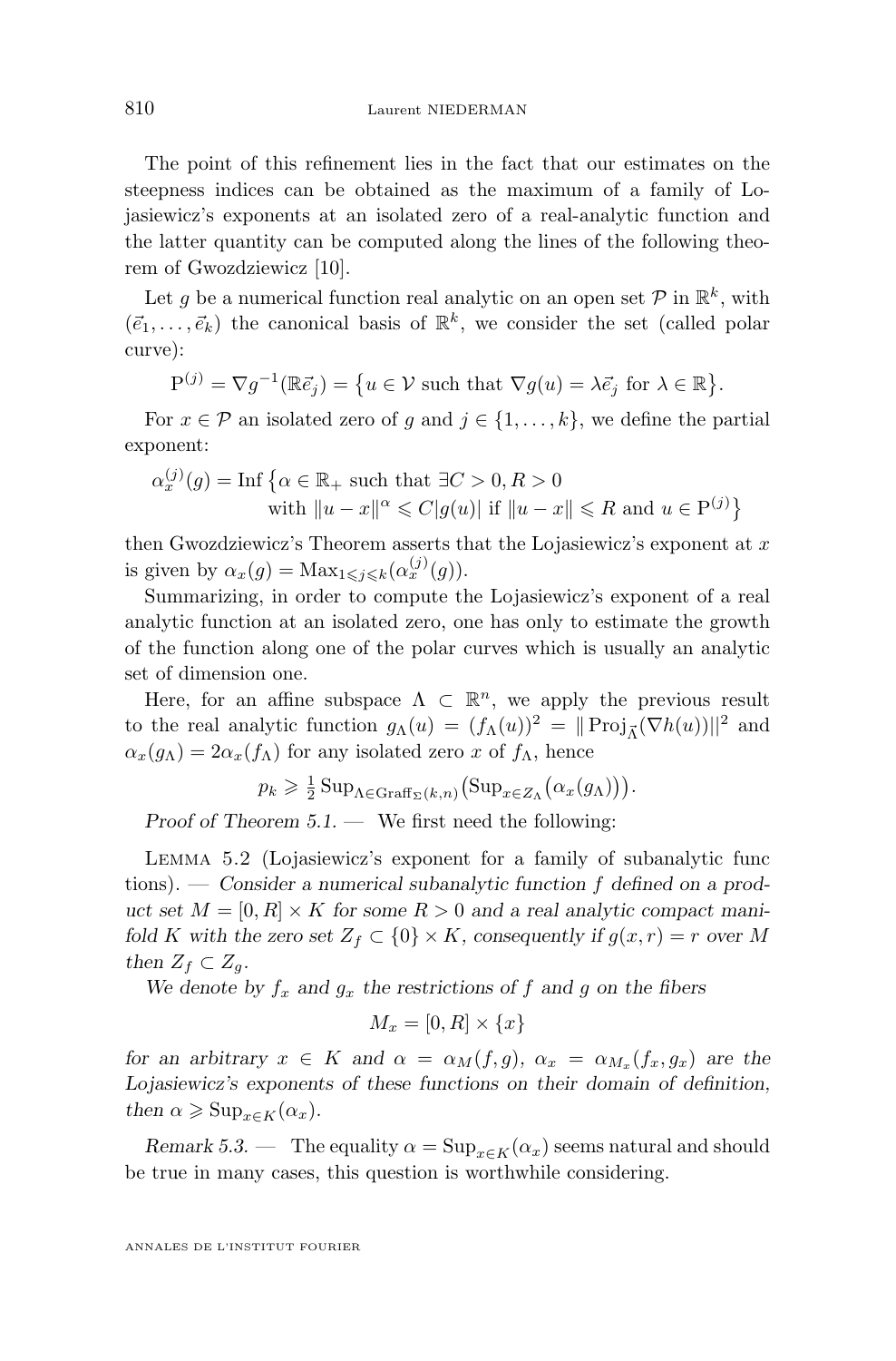*Proof.* — Since each fiber  $M_x = [0, R] \times \{x\}$  is included in M, by definition we have  $\alpha \geq \alpha_x$  for any  $x \in K$  and  $\alpha \geq \tilde{\alpha} = \text{Sup}_{x \in K}(\alpha_x)$ .

Consider a compact set  $\Sigma \subset \mathcal{P}$ , we define the function  $\mathcal{M}_k^{(\Sigma)}$  as in the Theorem 3.1 and the previous lemma allows to compute a lower bound on the Lojasiewicz's exponent  $\alpha_k^{(\ell)} = \alpha_{\mathcal{K}_{k,\ell}^{(\Sigma)}}(\mathcal{M}_k^{(\Sigma)}, \mathcal{N}_k)$  over the compact  $\mathcal{K}_{k,\ell}^{(\Sigma)} = [0,R] \times \Sigma \times \overline{\Omega}_{k}^{(\ell)}$  $k^{\sim}$ . Hence

$$
\alpha_k^{(\ell)} \geqslant \mathrm{Sup}_{(X_0,\Lambda_k) \in \Sigma \times \overline{\Omega}_k^{(\ell)}}(\alpha_{k,(X_0,\Lambda_k)}^{(\ell)})
$$

where  $\alpha_{k,0}^{(\ell)}$  $\chi_{k,(X_0,\Lambda_k)}^{(\ell)}$  is the Lojasiewicz's exponent of the function  $\mathcal{M}_k^{(\Sigma)}(., X_0, \Lambda_k)$ with respect to  $\mathcal{N}_k(., X_0, \Lambda_k)$  defined over the fiber  $[0, R] \times \{(X_0, \Lambda_k)\}.$ 

Following the reasonings and the notations of Section [3,](#page-11-0) under our assumption of isolated zero, the function  $\mathcal{H}_k^{(\ell)}$  $\mathcal{M}_k^{(\ell)}$  is arc-steep and  $\mathcal{M}_k^{(\Sigma)}(., X_0, \Lambda_k)$ admits at most one zero located at the origin.

If  $\mathcal{M}_k^{(\Sigma)}(0, X_0, \Lambda_k) > 0$  then  $\alpha_{k,(X_0,\Lambda_k)}^{(\ell)} \leq 1$  since  $\mathcal{M}_k^{(\Sigma)}(r, X_0, \Lambda_k) > 0$  for  $0 \leqslant r \leqslant R$ , otherwise  $\mathcal{M}_k^{(\Sigma)}(0, X_0, \Lambda_k) = 0$  if and only if  $\mathcal{H}_k^{(\ell)}$  $\binom{k}{k}(0, X_0, \Lambda_k) = 0$ which implies that  $\mathcal{H}_k^{(\ell)}$  $\chi_k^{(k)}(x, X_0, \Lambda_k) \neq 0$  for x close enough to 0.

In this latter case,  $m_k^{(\Sigma)}(r, X_0, \Lambda_k) = \text{Min}_{\|x\|=r}(\mathcal{H}_k^{(\ell)})$  $k^{(\ell)}(x,X_0,\Lambda_k)$ ) is a nondecreasing function with respect to r and  $\mathcal{M}_k^{(\Sigma)}(r, X_0, \Lambda_k) = m_k^{(\Sigma)}$  $\binom{(\mathcal{Z})}{k}(r, X_0, \Lambda_k)$ for  $r$  small enough and we easily see that the Lojasiewicz's exponents  $\alpha_0(\text{m}^{(\Sigma)}_k$ k (., X0,Λk)) = αx(fΛ) > 1 if Λ = X<sup>0</sup> + Λ<sup>k</sup> and x = X<sup>0</sup> ∈ ZΛ, hence

$$
p_k \geqslant \mathrm{Sup}_{\ell \in \{1,\ldots,m_k\}} \big( \mathrm{Sup}_{\Lambda_k \in \overline{\Omega}_k^{(\ell)}} \big( \mathrm{Sup}_{X_0 \in Z_{\Lambda}} \big( \alpha_0 \big( m_k^{(\Sigma)}(r, X_0, \Lambda_k) \big) \big) \big) \big)
$$

and

$$
Graff_{\Sigma}(k, n) = \{X_0 + \Lambda_k \text{ for } (X_0, \Lambda_k) \in \Sigma \times G_k(\mathbb{R}^n)\}
$$

$$
= \bigcup_{\ell=1}^{m_k} \{X_0 + \Lambda_k \text{ for } (X_0, \Lambda_k) \in \Sigma \times \overline{\Omega}_k^{(\ell)}\}
$$

implies our claim.

#### **Acknowledgments**

I wish to thank (in alphabetical order) Jacques Chaumat, Jacques Féjoz, Pierre Lochak, Jean-Pierre Marco and David Sauzin for helpful discussions.

Finally, I wish to thank the referee for his careful reading. Especially, he pointed out a mistake and indicated two short cuts in the proofs given in the initial version of this paper.

TOME 56 (2006), FASCICULE 3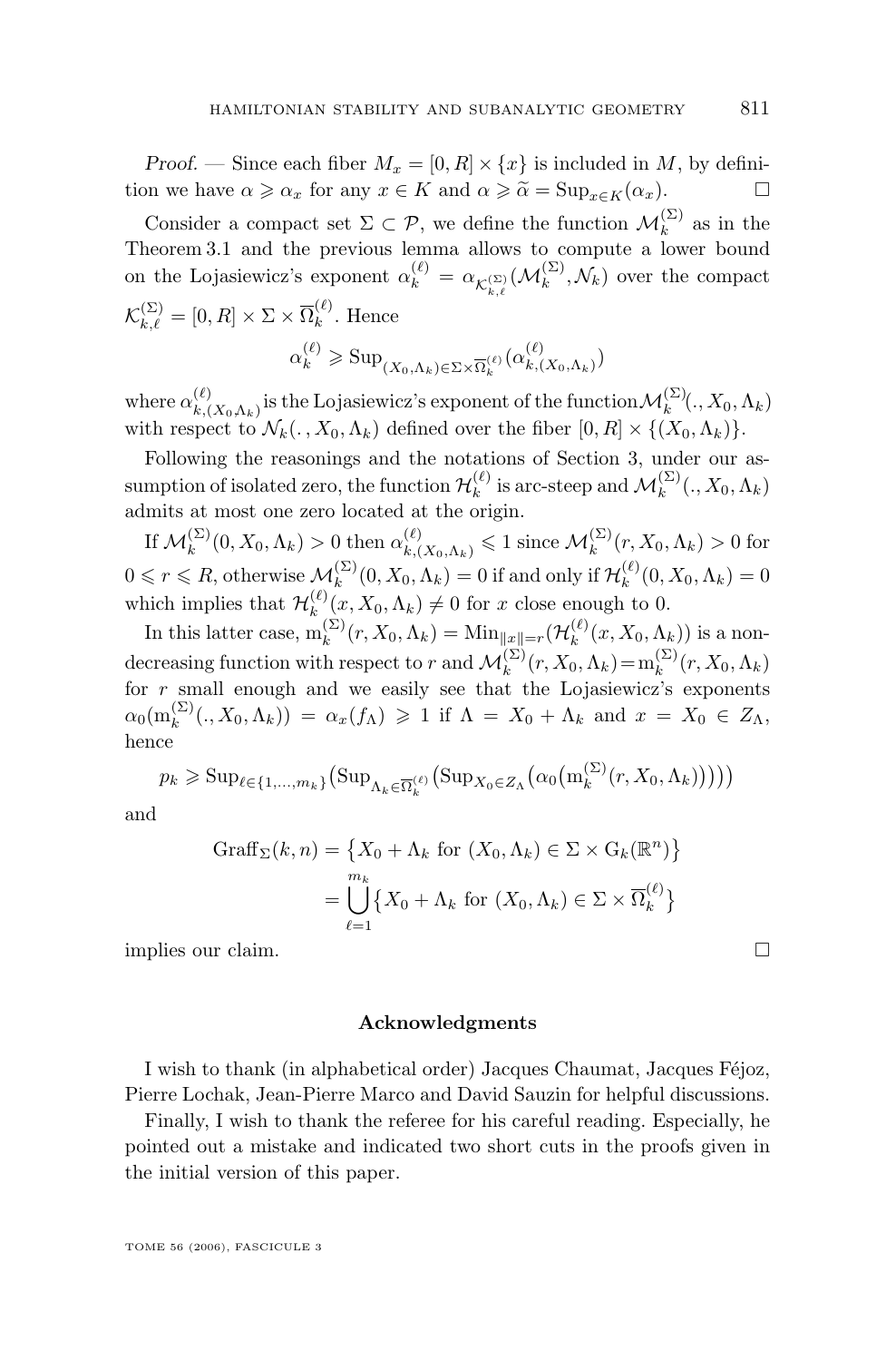#### BIBLIOGRAPHY

- <span id="page-18-0"></span>[1] V. I. ARNOLD, S. M. GUSEIN-ZADE & A. VARCHENKO, "Singularities of differentiable maps. Volume II: Monodromy and asymptotics of integrals", in *Monographs in Mathematics*, vol. 83, Birkhäuser-Verlag, Boston, 1988.
- [2] G. BENETTIN, F. FASSO & M. GUZZO, "Nekhorochev stability of L4 and L5 in the spatial restricted three body problem", *Regul. Chaotic Dyn.* **3** (1998), p. 56-72.
- [3] E. Bierstone & P. D. Milman, "Semianalytic and subanalytic sets", *Publ. Math. IHÉS* **67** (1988), p. 5-42.
- [4] J. Bochnak & J. J. Risler, "Sur les exposants de Lojasiewicz", *Comment. Math. Helvetici* **50** (1975), p. 493-507.
- [5] H. W. BROER, G. B. HUITEMA & M. B. SEVRYUK, "Quasi-periodicity in families of dynamical systems: order amidst chaos", in *Lecture Notes in Math.*, vol. 1645, Springer-Verlag, New York, 1996.
- [6] J. Féjoz, "Démonstration du théorème d'Arnold sur la stabilité du système planétaire (d'après Herman)", *Ergodic Th. Dyn. Syst.* **24** (2004), p. 1521-1582.
- [7] A. GIORGILLI, "On the problem of stability for near to integrable Hamiltonian systems", in *Proceedings of the International Congress of Mathematicians Berlin 1998, Documenta Mathematica*, vol. III, extra vol. ICM 1998, Documenta Mathematica, 1998, p. 143-152.
- [8] M. Guzzo, "Stability of the asteroid belt dynamical system", Private communication, 2003.
- [9] M. GUZZO & A. MORBIDELLI, "Construction of a Nekhorochev like result for the asteroid belt dynamical system", *Celestial Mechanics* **66** (1997), p. 255-292.
- [10] J. Gwozdziewicz, "The Lojasiewicz exponent of an analytic function at an isolated zero", *Comment. Math. Helv.* **74** (1999), p. 364-375.
- [11] M. Herman, "Dynamics connected with indefinite normal torsion, twists mapping and their applications, R. McGehee, K. Meyer, (Eds)", in *IMA Conference Proceedings Series*, vol. 44, Springer-Verlag, New York, 1992, p. 153-182.
- [12] H. Hironaka, "Subanalytic sets", in *Number theory, algebraic geometry and commutative algebra, volume in honor of A. Akizuki*, Kinokunya, Tokyo, 1973, p. 453- 493.
- [13] I. S. Ilyashenko, "A steepness test for analytic functions", *Russian Math. Surveys* **41** (1986), p. 229-230.
- [14] P. Lochak, "Canonical perturbation theory via simultaneous approximation", *Russian Math. Surveys* **47** (1992), p. 57-133.
- [15] P. LOCHAK & A. I. NEISHTADT, "Estimates of stability time for nearly integrable systems with a quasiconvex Hamiltonian", *Chaos* **2** (1992), p. 495-499.
- [16] S. Lojasiewicz, "Sur la géométrie semi- et sous-analytique. (On semi- and subanalytic geometry)", *Ann. Inst. Fourier* **43** (1993), p. 1575-1595.
- [17] J.-P. Marco & D. Sauzin, "Stability and instability for Gevrey quasi-convex nearintegrable Hamiltonian Systems", *Publ. Math. IHÉS* **96** (2003), p. 199-275.
- [18] N. N. Nekhorochev, "Stable lower estimates for smooth mappings and for gradients of smooth functions", *Math. USSR Sbornik* **19** (1973), p. 425-467.
- [19] ——— , "An exponential estimate of the time of stability of nearly integrable Hamiltonian systems", *Russian Math. Surveys* **32** (1977), p. 1-65.
- [20] ——— , "An exponential estimate of the time of stability of nearly integrable Hamiltonian systems 2", *Trudy Sem. Petrovs.* **5** (1979), p. 5-50, transl. in O.A. Oleinik, (Ed.), Topics in Modern Mathematics, Petrovskii Semin. (5), New York, Consultant Bureau 1985.